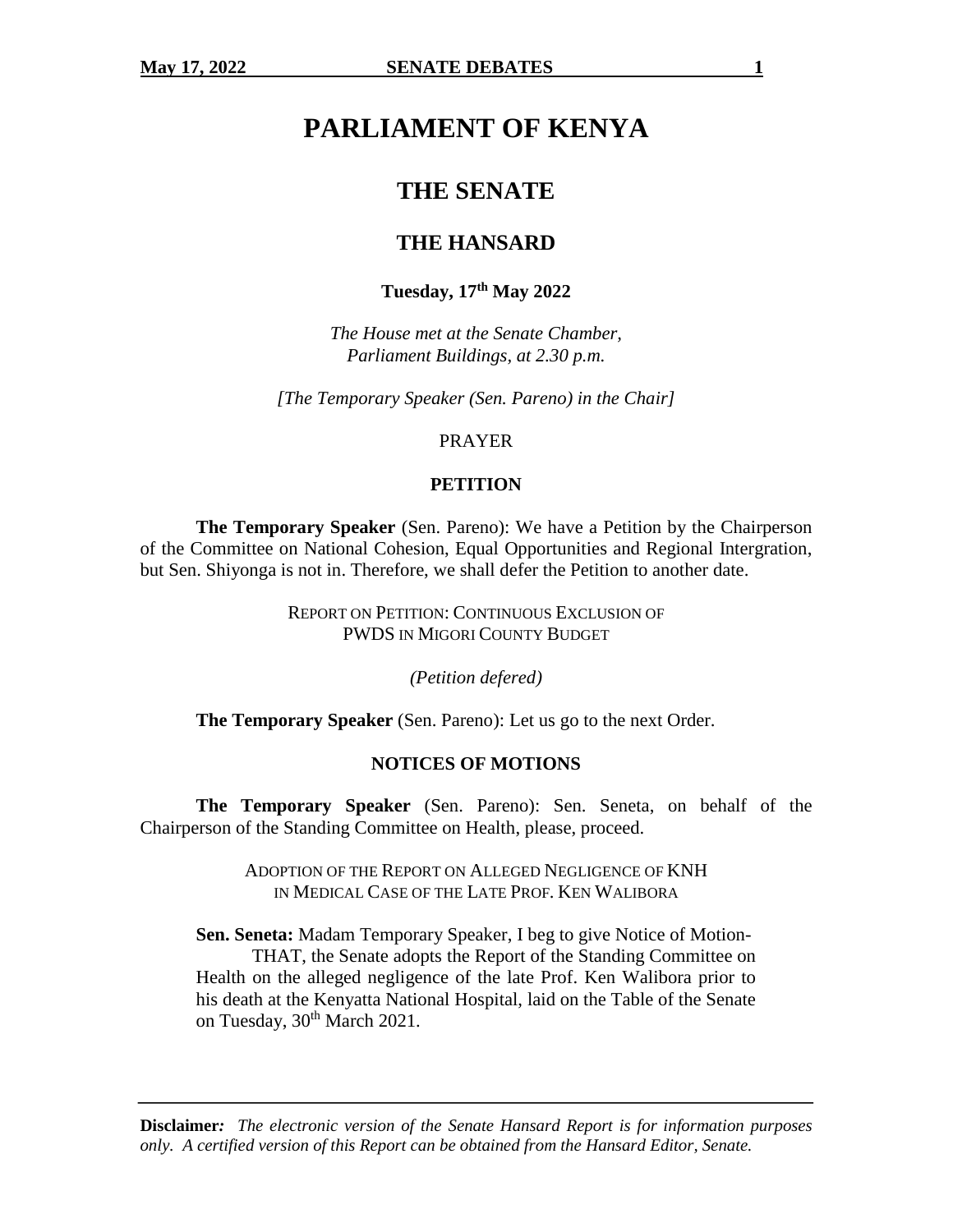ADOPTION OF FIRST PROGRESS REPORT ON COVID-19 PANDEMIC SITUATION IN KENYA

**Sen. Seneta:** Madam Temporary Speaker, I beg to give Notice of Motion-THAT, the Senate adopts the First Progress Report of the Standing Committee on Health on the COVID-19 pandemic situation in Kenya, laid on the Table of the Senate on Tuesday, 30<sup>th</sup> March, 2021.

# ADOPTION OF SECOND PROGRESS REPORT ON COVID-19 SITUATION IN KENYA AND SPECIAL AUDIT REPORT ON UTILIZATION OF COVID-19 FUNDS

**Sen. Seneta:** Madam Temporary Speaker, I beg to give Notice of Motion-THAT, the Senate adopts the Second Progress Report of the Standing Committee on Health on the COVID-19 situation in Kenya and preliminary findings of the Committee, on the Special Audit Report on the Utilization of COVID-19 funds by County Governments, laid on the Table of the Senate on Tuesday, 30<sup>th</sup> March, 2021.

**The Temporary Speaker** (Sen. Pareno): Sen. Seneta, you still have more. Can you check on the next page?

> ADOPTION OF THIRD PROGRESS REPORT ON THE NATIONWIDE COVIID-19 VACCINE ROLLOUT

**Sen. Seneta:** Madam Temporary Speaker, I beg to give Notice of Motion-

THAT, the Senate adopts the Third Progress Report of the Standing Committee on Health on the COVID-19 situation in Kenya and preliminary findings on the nationwide COVID-19 vaccine rollout, laid on the Table of the Senate on Tuesday,  $21<sup>st</sup>$  September, 2021.

> ADOPTION OF FOURTH PROGRESS REPORT OF COVID-19 PANDEMIC SITUATION AND IMPLEMENTATION OF NATIONWIDE COVID-19 VACCINE DEPLOYMENT

**Sen. Seneta:** Madam Temporary Speaker, I beg to give Notice of Motion-

THAT, the Senate adopts the Fourth Progress Report of the Standing Committee on Health on the COVID-19 pandemic situation and the implementation of the Nationwide COVID-19 vaccine deployment, laid on the Table of the Senate on Thursday,  $2<sup>nd</sup>$  December, 2021. **The Temporary Speaker** (Sen. Pareno): Thank you. We move to the next Order. These are Statements pursuant to Standing Order 47(1). Sen. Khaniri, please, proceed.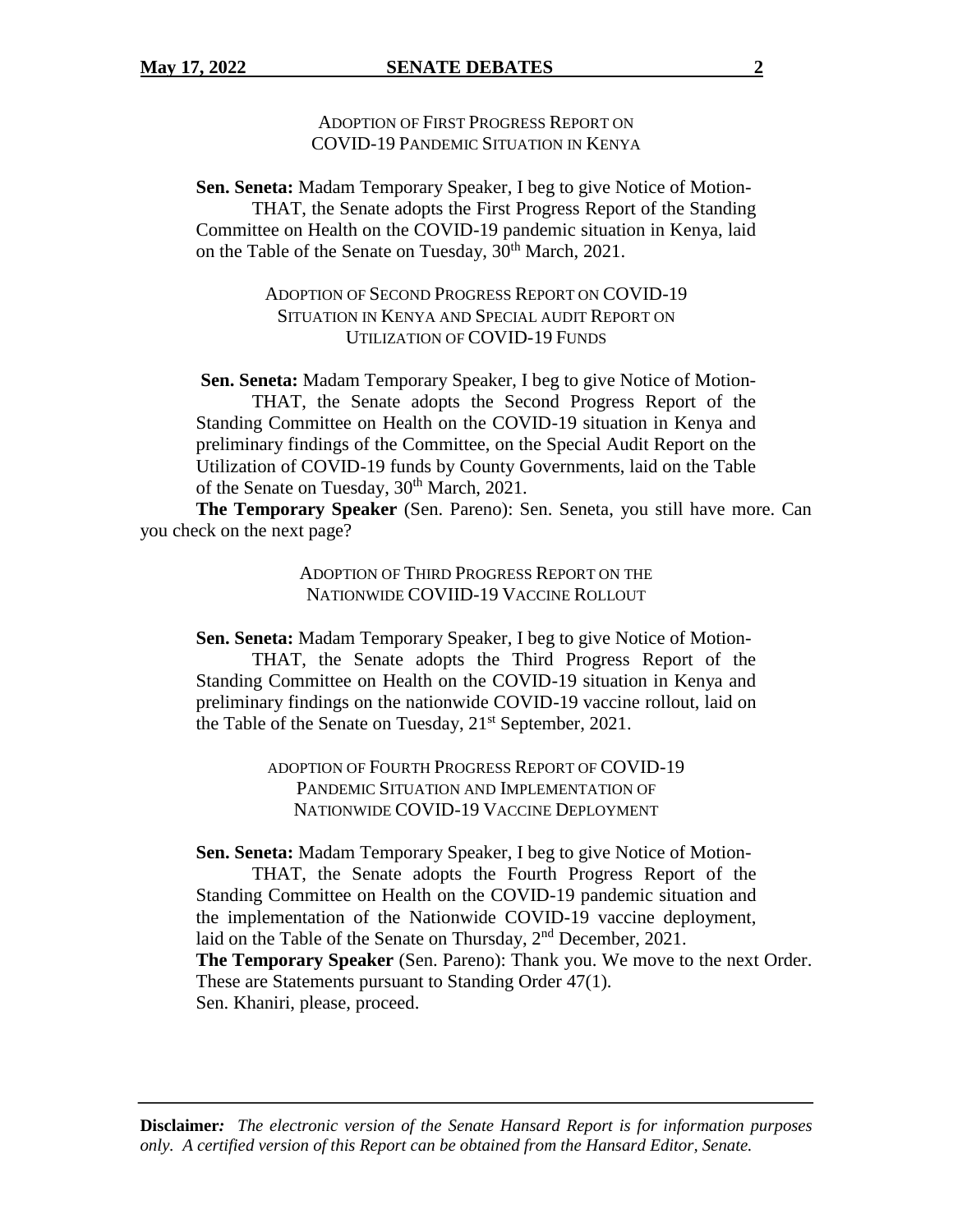#### **STATEMENTS**

# INCOMPLETE DRAINAGE SYSTEM IN MBALE TOWN, VIHIGA COUNTY

**Sen. Khaniri:** Thank you, Madam Temporary Speaker. It is actually Standing Order  $47(1)$ , not  $41(7)$ , thank you.

I thank you, Madam Temporary Speaker, for the opportunity. I rise, pursuant to Standing Order 47 (1) to make a Statement on a matter of county-wide concern on the incomplete Mbale beautification programme in Vihiga County, which has become a health hazard causing injuries and death.

The World Bank (Sen. WB) through the Kenya Urban Support Programme (KUSP) released Kshs200 million towards the second phase of beautification of Mbale Town in Vihiga County on 3<sup>rd</sup> June, 2020.

This programme entailed the construction of footpaths, erection of high-mast floodlights and street lighting from Lunyerere to Majengo along the Kisumu- Kakamega Highway and rehabilitation of the drainage systems in Mbale.

The intention of this programme was to upgrade Mbale Town to city status. It was intended that a lot of focus would be put on the improvement of the town's drainage system as it was in a dire state. This project was to be completed in a year since its launch.

While the project's main goal was to improve drainage by constructing a securer slab covered drainage system, so as to enable pedestrians to walk over, none of these developments have been witnessed almost two years down the line.

The residents of Mbale Town are still complaining and are quite dissatisfied now more than ever as the open drainage has caused deaths and numerous injuries among the residents.

Just a weeks ago, a young man of 30 years lost his life after he fell into the open ditch while trying to jump across a trench. This is not the only death that has occurred due to the open drainage. Over the past three years, three more adults and a child have lost their lives due to these open trenches.

Besides injuries and deaths, this open drainage system is posing as a health hazard to the people as open sewage is flowing uncovered. It is not a rare site to see dead decaying cats and dogs being swept through the system, not to mention visible human defecation matter.

This being an area where trade is conducted, human traffic is quite common and thus posing as a health risk to residents and visitors as the open drainage can cause disease outbreaks such as cholera and typhoid.

I have been made aware that in this coming week, a protest by the Mbale Business Community Group will be conducted against the open drainage. Rightly so, because if simple projects as this cannot be properly done for our people, yet all the necessary resources have been availed, how can they trust us with the bigger projects? We cannot have projects being done halfheartedly at the expense of our people.

Madam Temporary Speaker, it would be my wish, therefore, that every person who was in charge of this project explain to us - the residents of Mbale and the people of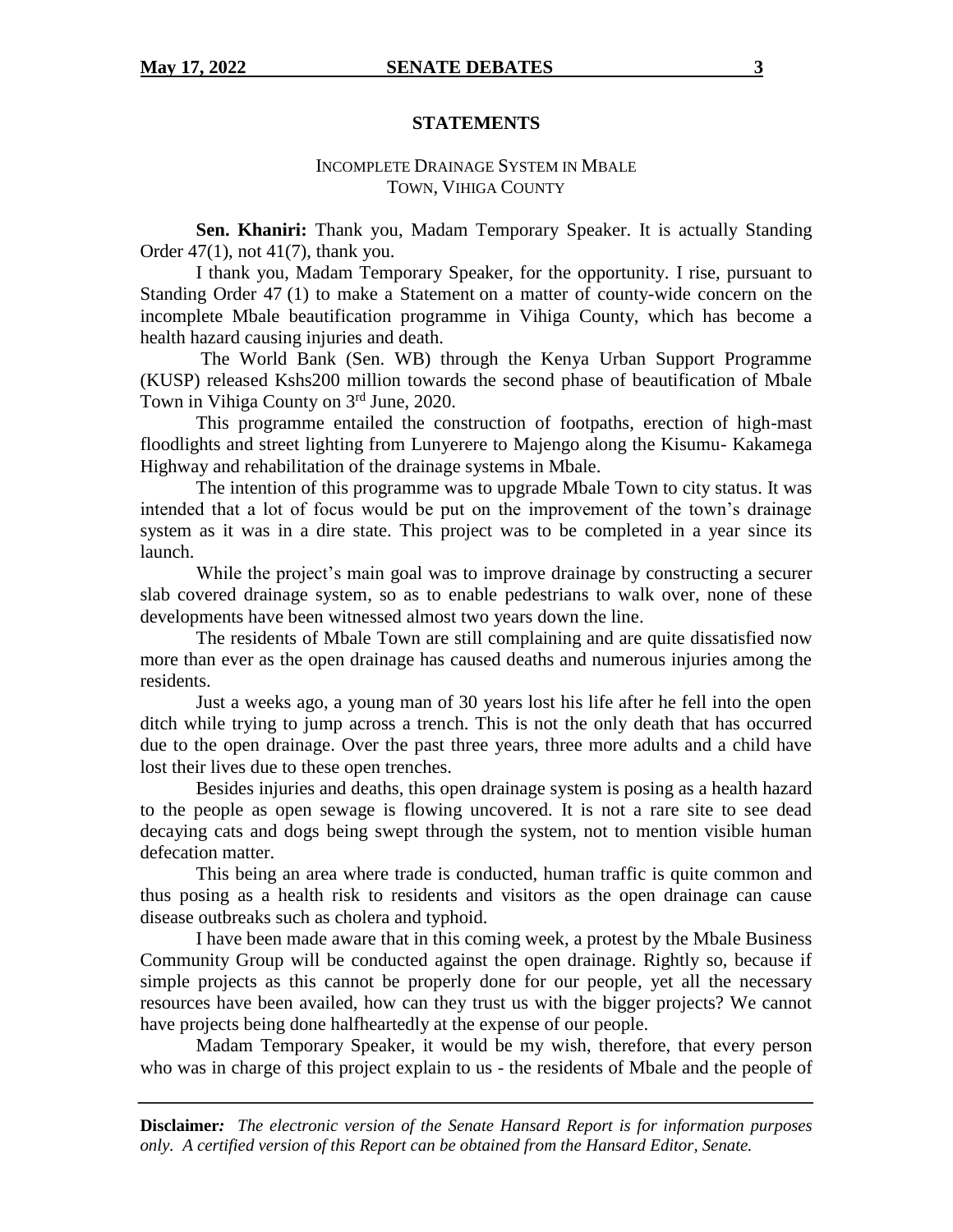Vihiga County why this project was not given the 100 per cent effort it deserved. We need answers on the details of the contractors and the county government officials who were responsible for this programme.

This is a very important and simple project and so for it to be done in such a shoddy manner, is quite unfair and disheartening, especially because Kshs200 million was released for its smooth implementation to completion.

These are the kinds of cases that give devolution a bad image among citizens. It is quite saddening that the Governor of Vihiga County and the County Executive have failed to give Mbale Town its befitting status as Vihiga's headquarters. I would also like a step-by-step breakdown on how this Kshs200 million was utilized.

Madam Temporary Speaker, it is my hope that this issue is accorded the importance it deserves and be completed with utmost urgency. We cannot keep letting our people down like this.

I thank you.

**The Temporary Speaker** (Sen. Pareno): I will allow few comments on this.

Sen. Cherargei, you may have the Floor.

**Sen. Cherargei:** Thank you, Madam Temporary Speaker. I congratulate Sen. Khaniri my neighbour and the incoming Governor of Vihiga County for bringing this Statement. I do not know why Sen. Kwamboka is smiling. Sen. Khaniri is part of Azimio la Umoja.

I remember my County Assembly of Nandi did an investigation on KUSPs. It is unfortunate that there are deaths. I challenge the Committee that in one of its recommendations, some of the senior county officials in Vihiga County must be prosecuted for negligence and losing sacred lives. I hope the Committee is listening very carefully. Lives are very important.

These donations are supposed to help our people to get better access to roads, improvement of access to water and electricity. These are donors that have given money through the support programme.

We have had these issues also in audit queries when the counties appear. It is the same thing in Nandi County. We got a lot of funding up to around Kshs500 million from KUSPs, through National Agricultural and Rural Inclusive Growth Project (NAGRIP) among other organisations. That informed our decision to pass The County Grants Bill.

This is because we needed to ring-fence that money. Those donations that were being given to counties through KUSP, NAGRIP and the Danish International Development Agency (DANIDA) were being misused by county governments and governors. It is good the Senate went ahead and passed the law that now ring-fenced Kshs39 billion.

You remember before we passed the law, most such as my governor would go to public *barazas* and say no money had been released, yet it is the money given through donation, that is, Kshs39 billion. He is lying to the people of Nandi County without telling them that Equalization Fund has been released.

When we became wiser as the Senate, we passed the law. Now, we have a legal framework where they must be held accountable for the money that is meant to assist the people of Vihiga, Nandi, Nairobi counties and across the nation. I hope we will be seized of this matter.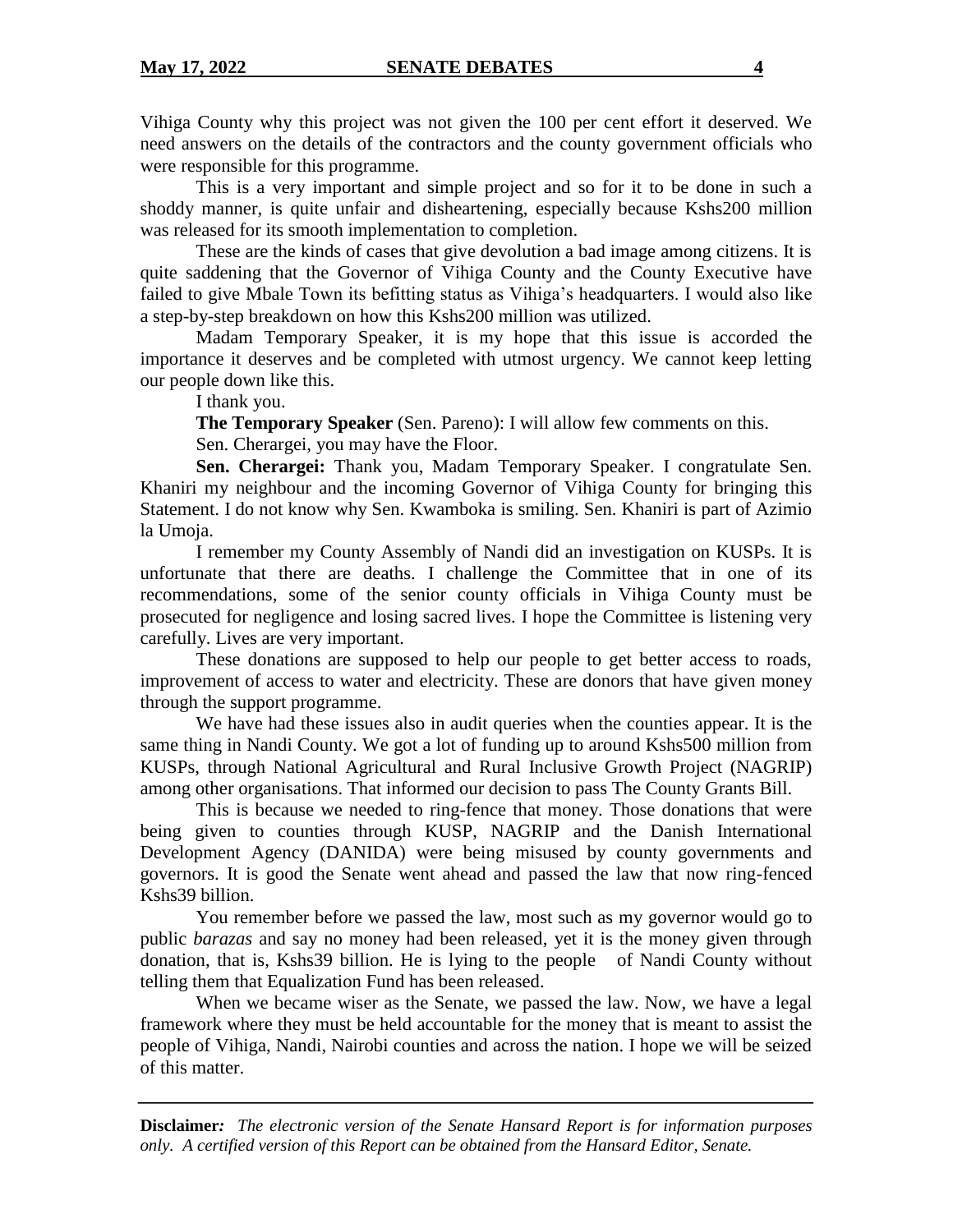Madam Temporary Speaker, we expect that before we go for the adjournment, at least in the next one or two weeks, we should know what really happened with those funds. If it is possible, the county government must tell us what they are doing. Is there proper signage to prevent further deaths and fatalities in that region?

When we investigated in Nandi County, for example, there was a huge misuse and abuse of resources. The contractor refused to appear before the County Assembly of Nandi County simply because he is connected to the governor.

Even two dogs cannot fit side by side in the footpath that has been constructed in Kapsabet Town. My neighbour, Sen. Khaniri, knows that it is so rainy in Kapsabet Town and Nandi County in general. Three quarters of the footpath that was funded by World Bank has been swept by water.

It is so sad. The reason that footpath was constructed is to avoid pedestrians being knocked down by motorists. We know the road in Kapsabet in one way or another has been congested and it needs expansion.

When you see county governments misusing money that has been received as a donation, then there is a problem.

I hope the Committee and the people of Vihiga will get justice. It is not about the Senator or this House, it is about the people of Vihiga and they must be given justice.

I support and thank you.

**Sen. Kwamboka**: Asante sana, Bi Spika wa Muda kwa kunipa nafasi hii kuchangia huu Mswada wa Sen. Khaniri. Huu Mswada ni kitu ya maana sana kwa sababu hili janga si la Kaunti la Vihiga pekee yake; hii ni janga ambayo inaegemea kaunti zote kwa sababu hii Misaada inatolewa lakini kazi huwa haifanyiki kwa njia nzuri.

Ukiangalia hii kazi ya mataa kwenye mabarabara utapata hii mataa inawekwa kwa njia isiyofaa. Unapata mataa mengi yanazima. Mataa yakizima mambo ya usalama katika kaunti zetu inakuwa mbovu kwa sababu hapo ndipo tunawezapata hawa vijana wahalifu, wanakuja kuvamia watu na maboma.

*Drainage system* ni mbaya na mara nyingi tunapata watoto wetu na akina mama wakikanyaga maji taka ambayo inatoka kwa hiyo *drainage system.* Hii ni hasara kwetu kwa sababu unahitaji pesa pia kwenda kugharamia katika mahospitali.

Wakati huu swala ni: Gavana wa Kaunti ya Vihiga anafanya kazi gani kwa sababu wakati huu anafaa kuwa amemaliza kazi kwa sababu tunaelekea muhula mwingine na uchaguzi mwingine?

Inafaa kila gavana anayechaguliwa katika kila kaunti ahakikishe ile pesa inatoka katika Serikali ya Kitaifa kuteremka huko kwenye kaunti inafanya kazi inavyopaswa kufanyika. Hii pesa sio ya magavana wala mawaziri, ni pesa yetu sisi Wakenya na kama inakuja kwenye kaunti wacha ifanye kazi ambayo inastahili kufanyika.

Bi Spika wa Muda, ningeomba hii *Statement* ikienda kwenye kamati, waweze kuingalia vizuri na kama watapata muda waende kule wahakikishe kuangalia kama ilifanyika ama haikufanyika. Kama haikufanyika wachukue hatua inayotakikana ili iwe funzo kwa magavana wote wa kaunti, ili wafanyie Wakenya kazi kwa njia ipasavyo.

Asante Bi Spika wa Muda.

**The Temporary Speaker** (Sen. Pareno): Kiswahili mufti kabisa.

Proceed, Sen. Seneta.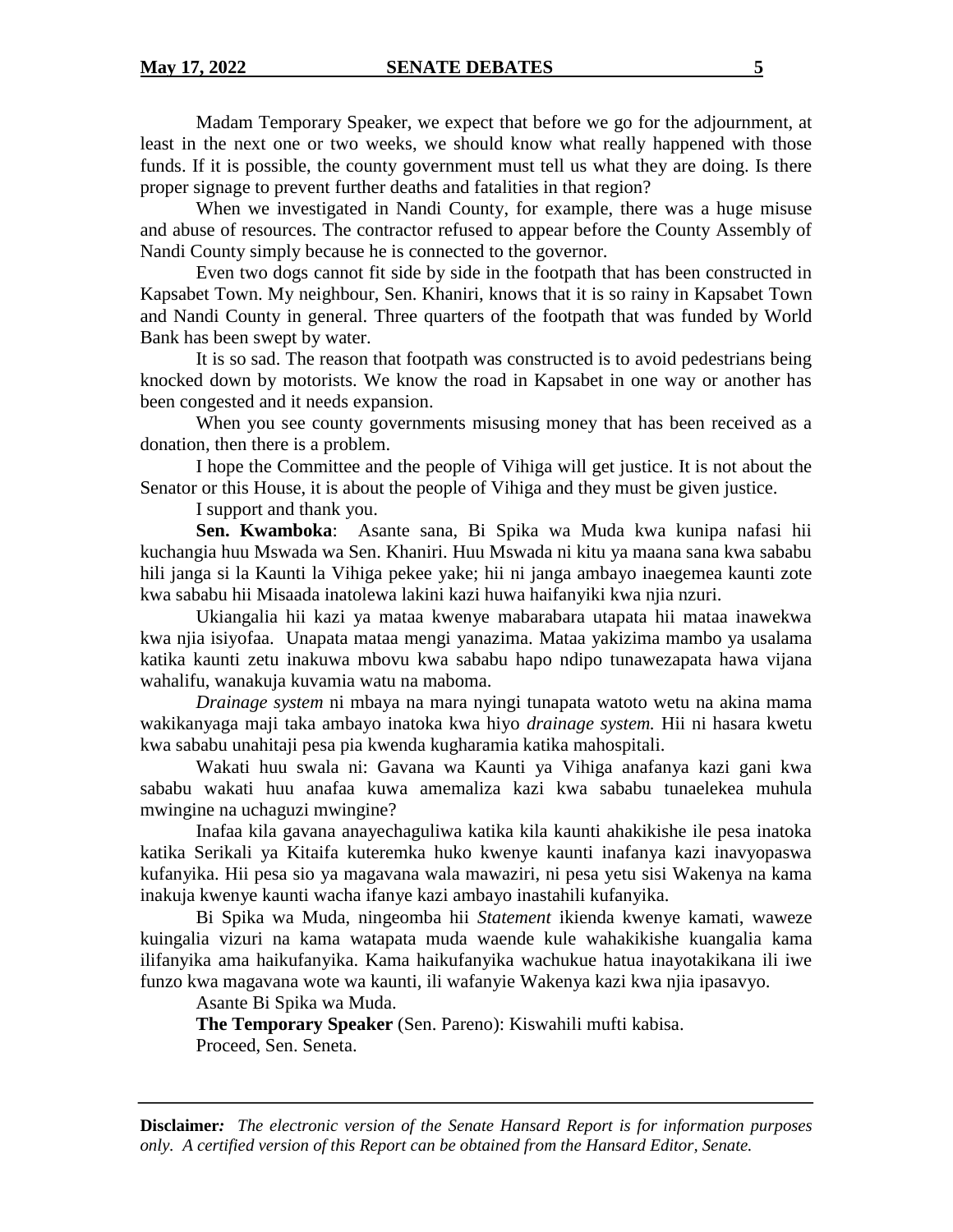**Sen. Seneta**: Madam Temporary Speaker, I want from the outset to congratulate the Senator of Vihiga County for having thought about this very important Statement. This Statement does not just address Vihiga County, but also many other counties are facing the same problem.

I wish the Senator could have done two Statements on the same, so that they can be addressed properly by two Committees. What I see here is an issue with the budget, how much money was allocated to this programme and also the issue of designs. How was this drainage design done? Was it done properly? Was it well planned? I hear it was done poorly.

There is also the issue of transparency on the work that was done as well as the quality of the work done, which I think should go to the County Public Accounts and Investment Committee (CPAIC), which can investigate that.

This is also an environmental issue that should be investigated by the Committee on the Environment. Many of our urban areas are facing the same problem of open drainage causing health hazard in our towns. For example, when he was explaining the issue, I was comparing the picture of this Mbale Town to Kitengela Town that is a few kilometers from Nairobi.

All landlords are facing the same problem because they own houses in areas, which no proper drainage just like in Kitengela, where there is no drainage system. Some people are draining the waste onto the roads; some are fetching the waste every month, which is very costly and also a health hazard even to our children who are playing everywhere, especially when it rains.

This is a town where many of our small traders spend many hours working to put food on their tables. A clean environment is a constitutional right. You need to have a clean environment in order to do your own work.

The Kenya Urban Support programs have gone a long way in helping many of our counties, but these need to be properly audited. Many of our taxpayers are paying money to support these programmes, but you find that they collaborate with the county staff and they end up doing shady work. Some of this work is either not finished or is poorly done.

The Committee that will handle this matter should address this matter urgently because it is a concern to many Members here.

I support this Statement.

**Sen. Halake**: Thank you, Madam Temporary Speaker. I rise to support this Statement by Sen. Khaniri and congratulate him on all the topical issues he brings to this House, which always help the rest of us because issues like these are prevalent across all our counties. We do not want to hijack it of course by riding over it, but allow us to just use this platform to also look at some of the unfinished projects that are posing health hazards and many different things to our people.

As Sen. Khaniri has put it, this project has been financed by the World Bank, which means money is not an issue. We are, therefore, wondering why with projects that money is available, things are left undone and how we, as this House, we are going to make sure that this kind of negligence that is taking lives and bringing diseases and suffering to our people, not to mention the social and economic problems that it has brought, because I am sure traders in that neighbourhood---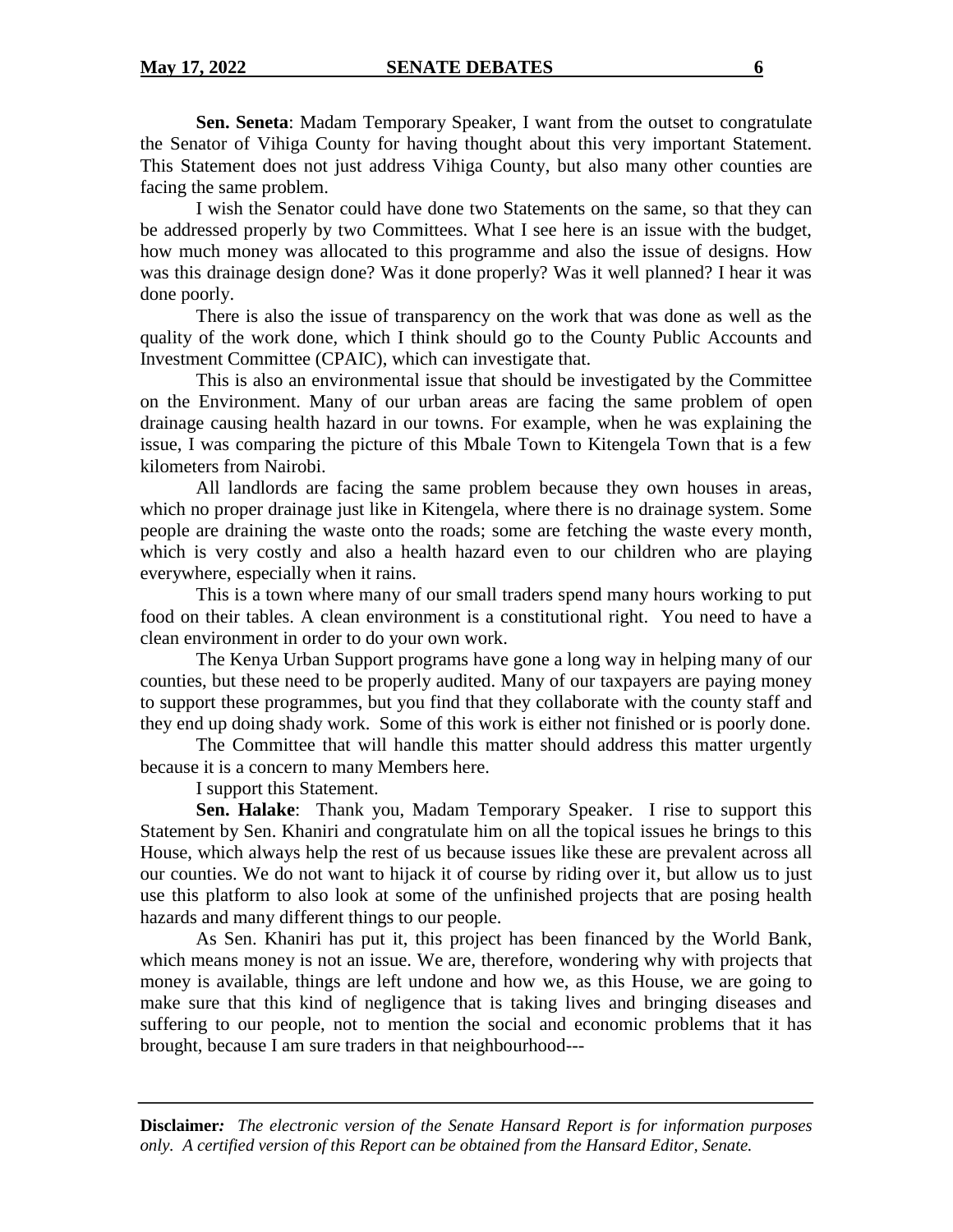*(There was a technical hitch)*

**The Temporary Speaker** (Sen. Pareno): I do not know what is happening to the microphones, but I think it is back now.

**Sen. Halake:** Thank you, Madam Temporary Speaker. I was saying that we cannot be told there are budgetary constraints, especially with projects that have good source of financing such as the World Bank and other development partners. The World Bank, through the Kenya Urban Support Programme (KUSP), also works in Isiolo County. Similar things are being witnessed where projects have been ongoing for so long.

In the past, partner finance projects saw the light of day. If partner finance projects are not seeing the light of day now, what are we saying? Our counties have stalled projects. Have our counties now become places where we start projects to hoodwink the population into thinking the county is working; when, in fact, nothing is being done even for projects for which money is available?

It is incumbent upon this House to protect devolution. This is under Article 96 of our Constitution. This House is supposed to protect counties and their governments. By extension, the Senate is also supposed to protect the people in the counties. We need to make sure we look at these things.

There are projects which have been ongoing for 17 years. In Isiolo County, for example, the abattoir has been under construction for the last 17 years. What is this? A project has been ongoing in two different systems of governments. The project is now under devolved system of governance, even though it started before with partner financing. I am not going to say it is the World Bank, even though I suspect it is. It started before devolution. Two different systems of government exchange the parliamentary cycle and nothing has been done.

This House needs to start looking at these things. We need to fight for resources to go downstream to provide to the frontline of service delivery. If we do not, then we are wasting our time talking and not achieving results.

This Statement should be directed to the Committee on Lands, Environment and Natural resources or Committee on Tourism, Trade and Industrialization. These are some of the things that we need to do. Perhaps after this is dealt with, this House - even if it is in the next Parliament - should ensure there is an audit of all projects that have stalled. It is becoming a drain in the economy, a health hazard and a facade.

In Isiolo County, from the airport, to the abattoir, to the Market and the stadium are flagship projects that could have changed the lives of the people. These are big projects that are looking at different sectors such as the livestock sector which is the main livelihood of our people. The county does not have an abattoir. The construction of the first one started 17 years ago and it is yet to be completed.

An international airport is under construction and we told that it will open the northern frontier district to international trade. It is not working because only 1.4 kilometres of the tarmac has been done and the rest has stalled. The market that burned four years ago is still being done. This market was started before the fire.

Madam Temporary Speaker, the issue of stalled projects is now becoming a drain on the Exchequer. As we pump more money to county governments, we must make sure stalled projects are dealt with and an audit of the same is done. There has to be a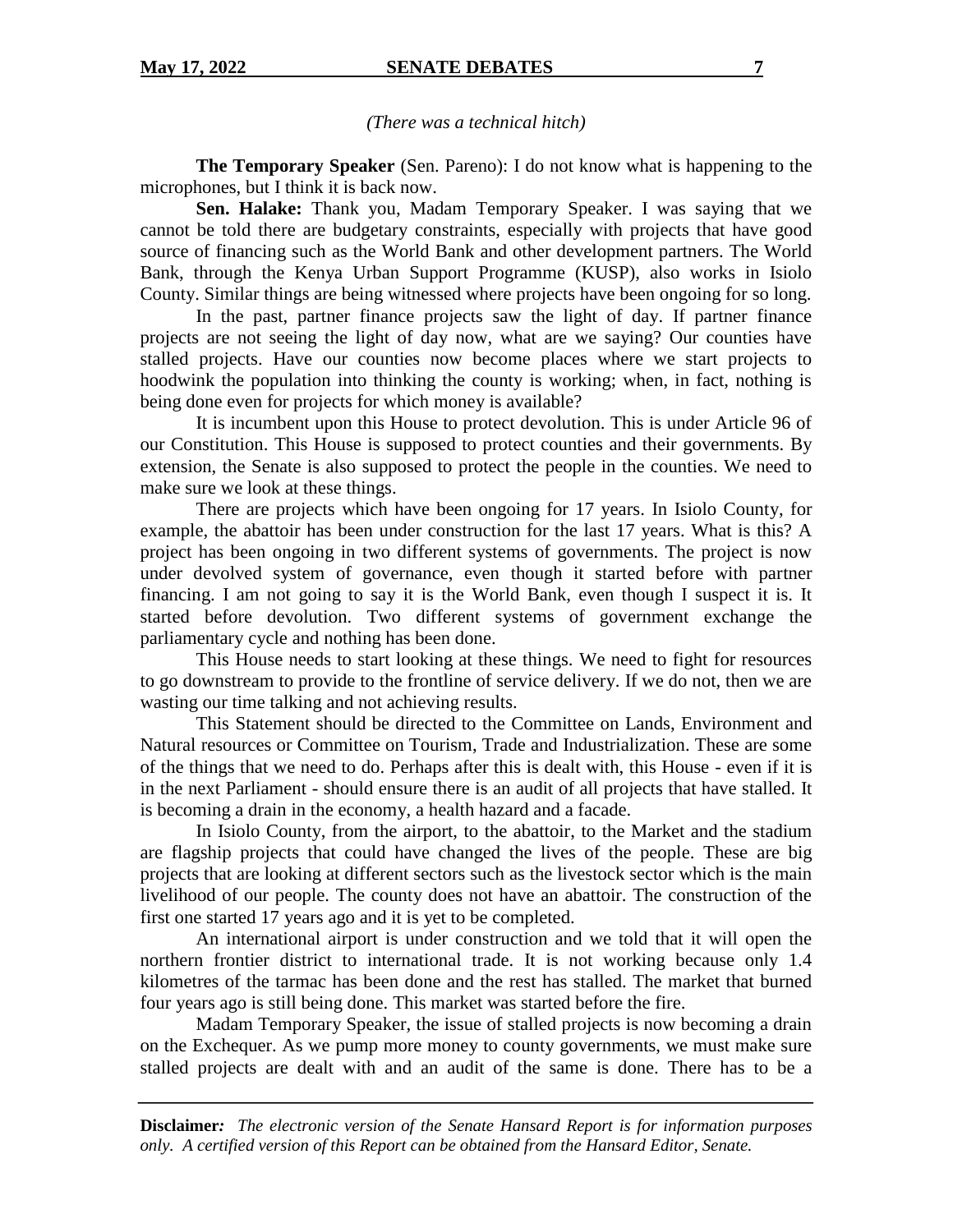consequence for those who have not done this work. At what point does Government ensure that performance or negligence has a consequence? For as long as there is no consequence, nothing will be done.

People tell us tell us that while abroad, you cannot drive carelessly because people are very disciplined. It is because there is a consequence to not doing the right thing or not performing. Nonetheless, in a country where there is no consequence, what on earth will make anybody - be it a governor, County Executive Committee (CEC) Member - to do anything? This impunity must be dealt with by this House. This is the House under whose mandate this impunity can be fixed.

I support the Statement and hope that we will see something being done about this. Even though the Statement is under Standing Order No.47(1), it should be assigned to a Committee to get to the bottom of it.

**The Temporary Speaker** (Sen. Pareno): I see no further request on this one. Therefore, the Statement is committed to the relevant Committee of the House.

We move to the next Order.

The next Statement is by the Chairperson, Standing Committee on Energy to be read by Sen. Abdul Haji.

#### ACTIVITIES OF THE COMMITTEE ON ENERGY

**Sen. Abdul Haji:** Thank you, Madam Temporary Speaker. I rise pursuant to Standing Order No.51(1)(b) to make a Statement on the activities of the Standing Committee on Energy for the period commencing January, 2022 to April, 2022.

During the period under review, the Committee considered several statements and is currently considering one Petition. At the moment, there are no Bills pending before the Committee.

With regard to Statements, pursuant to Standing Order 48(1), at the sitting of the Senate held on  $10^{th}$  March, 2022, Sen. (Dr.) Isaac M. Mwaura CBS, MP, requested for a Statement from the Committee concerning the circumstances surrounding the death of Mr. Felix Odhiambo.

The Ministry of Energy provided a response which was shared with the Senator. In their response, the Ministry of Energy indicated that investigations into the incident had revealed that Mr. Felix Odhiambo was not an employee of Kenya Power and that he was undertaking illegal activities on Kenya Power's Overhead Power System at Mwihoko area where he, unfortunately, was electrocuted, and later on, succumbed to injuries on 18th Jan, 2022. Currently, DCI officers at Githurai Police Station are doing an inquiry.

Madam Temporary Speaker, the Committee also followed up on several statements; one sought by Sen. Cherargei concerning the malpractices by players in the Energy sector, including suppliers of Liquefied Petroleum Gas (LPG). The other one was sought by Sen. Mutula Kilonzo Jnr. on the sharp rise in fuel prices, imposed by the Energy and Petroleum Regulatory Authority (EPRA).

The Committee is currently considering a response from the office of the Cabinet Secretary, Ministry of Petroleum and Mining on a Petition submitted by Consumers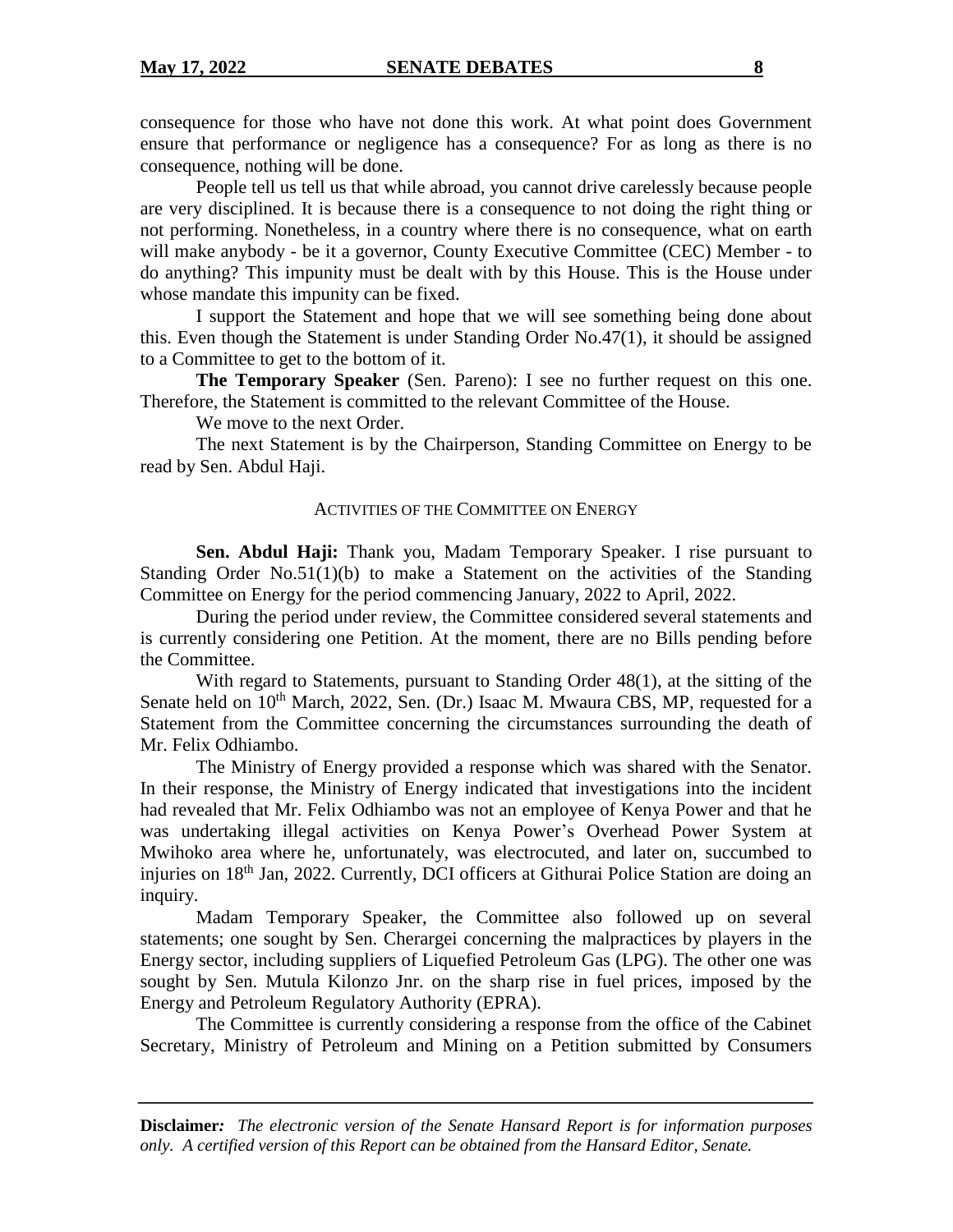Federation of Kenya (COFEK) regarding the Open Tender System (OTS) on fuel supply. The Committee undertakes to table the report by the end of this session.

Madam Temporary Speaker, as I conclude, the Committee has scheduled an inquiry into the recent fuel crisis that brought the country to a standstill, causing great distress to Kenyans and negatively affecting the economy. The Inquiry is aimed at unearthing the real cause of the fuel shortage.

Further, from the findings, the Committee intends to make recommendations with a view to avert a similar crisis in future.

**The Temporary Speaker** (Sen. Pareno): I shall now allow a few comments. Sen. Cherargei, proceed.

**Sen. Cherargei:** Thank you, Madam Temporary Speaker. I thank Sen. Abdul Haji for bringing the Committee Statement. One of the statements mentioned has not been addressed fully. My Statement was on the investigation on the concerted effort by the regulator and the DCI to close some of the retail businesses that manufacture liquefied gas in the country.

The Committee has not invited me to get the feedback nor the response from EPRA. The DCI, in conjunction with some people within African Institute--- normally go to the outskirts of the City and intimidate people who run industries that deal with LPG gases.

The reason we encourage Kenyans to use gas is because we want to protect our forests and our environment. We want a clean environment.

You and I come from counties where women still cook using firewood. This continues to destroy the forests and makes life very hard.

That issue was never addressed fully. I hope you give directions to Sen. Haji and his Committee to relook at the issue I raised. This is because nothing has been done.

It is sad when they conduct crackdowns using the DCI. If you have a gas plant in Mombasa, Kisumu or Bungoma, they bring the lorry and other installments to DCI headquarters. There is a case that is active in court. For example, if the case is in Eldoret, how do you bring the evidence to DCI headquarters, yet the case is in another jurisdiction?

Madam Temporary Speaker, as a learned senior, you know better. How can a magistrate prosecute a matter where the evidence is elsewhere? These are things that the Committee should relook at and recommend accordingly.

The ever-rising cost of fuel in the country has significantly led to the rising cost of living. We have seen demonstrations across the country. People assume that it is only in North Eastern, Turkana and other areas like Upper Eastern where people are suffering from hunger. In fact, it is worse in Nairobi. Many people in the slums, the urban poor, cannot afford a meal.

Majority of the people in this city are going hungry because of the cost of living. For example, the cost of bread, cooking oil and fuel prices have gone up.

It is not interesting to see people in Nairobi walking to their work stations because they cannot afford transport from where they are coming from. It shows that the cost of fuel has continued to affect the cost of living.

If the cost of fuel goes up, the *matatus* have no option, but to raise the fare. It is a fallacy of life because people are not walking to work because they like it. It is because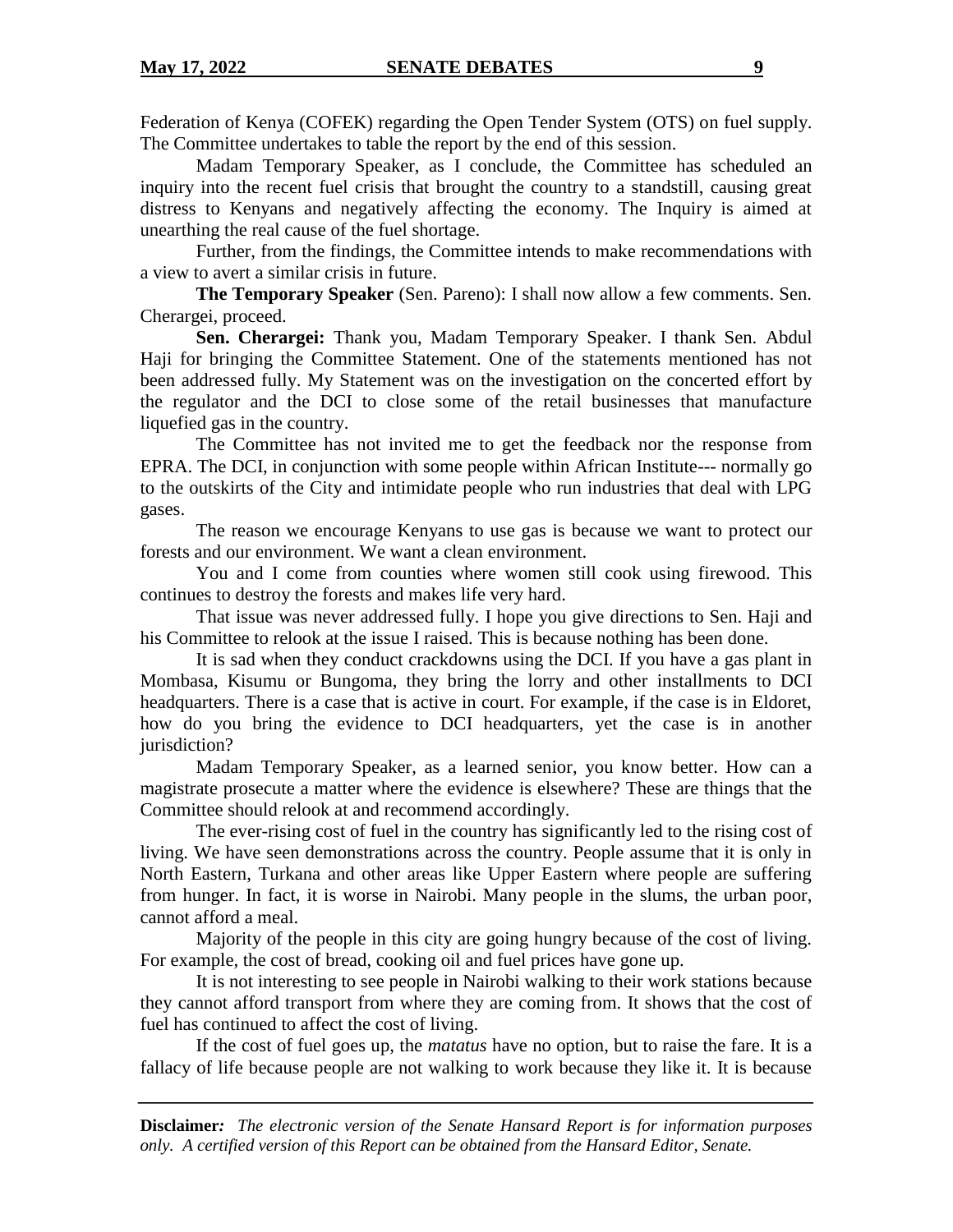they cannot afford the fare. Those with cars go walking in Nyayo Stadium or run around their estates in the morning to cut weight. It is the fallacy of life. The point is that the cost of fuel keeps the cost of living high.

I hope the Committee has an exit report which will be its last report. It should recommend to the Energy and Petroleum Regulatory Authority (EPRA), in all honesty and fairness, to try and arrest the ever-rising cost of fuel in the country. We are being told it is pegged on the dollar and the Ukraine crisis. However, the cost of fuel was high even before the Ukraine and Russia war.

In as much as we receive reports and analyze them, we expect the Committee to give policy and legislative interventions that can guard and ring-fence Kenyans.

I want to confirm that the Government of *Kenya Kwanza*, God-willing form September, will try and fix some of these things and ensure the cost of living comes down. We will ensure everybody in Nairobi, especially the urban poor, together with those in North-Eastern and any part of that region, do not go to bed hungry.

I hope the Committee on Energy has noted my concerns and will allow me to get the feedback.

We had gone for nominations and may be they invited me when I was not around. Now that nominations are behind us, they can be courteous enough so that I can look at the responses that they provided.

**The Temporary Speaker** (Sen. Pareno): Sen. Haji, on behalf of the Committee and its Chairperson, you have heard the concerns by Sen. Cherargei.

I have seen you have made a request. I am advising the Chairperson to take note of the concerns of the Hon. Senator who made the Statement so that they can conclude on the concerns

Sen. Seneta, kindly proceed.

**Sen. Seneta:** Thank you, Madam Temporary Speaker. I thought I should first raise my concerns so that Sen. Haji can take note on behalf of his Chairperson.

Although it is a period of campaigns for our colleagues, I have a lot of respect for the Chairperson and Members of the Committee on Energy. This is because I was at one time the Vice-Chairperson of this Committee. So, I have a lot of respect for them. However, the Committee on Energy should address the rising prices of fuel. Many Kenyans will park their cars in their homes and will be unable to travel to different parts of the country because of high fares as a result of the high cost of fuel.

I urge my colleague, Sen. Haji, to come up with a Statement to urgently summon the Cabinet Secretary (CS) for Petroleum and Mining to explain to Kenyans why we are in this situation.

It was the other day that fuel prices went up and now this week. This will cause a rise in the cost of foodstuff and transport. My colleague, Sen. Haji with his Committee have a lot of questions to answer and present to the House on what the Ministry is doing.

**Sen. Halake**: Thank you, Madam Temporary Speaker. I am a Member of the Committee. However, there are a number of things that had not been concluded by the time of tabling this report. As you may be aware, the Committee has been summoning the CS, EPRA and other stakeholders with regards to the rising cost of fuel. You all know that the issue of fuel cost has been ongoing for a very long time. A fuel levy had been put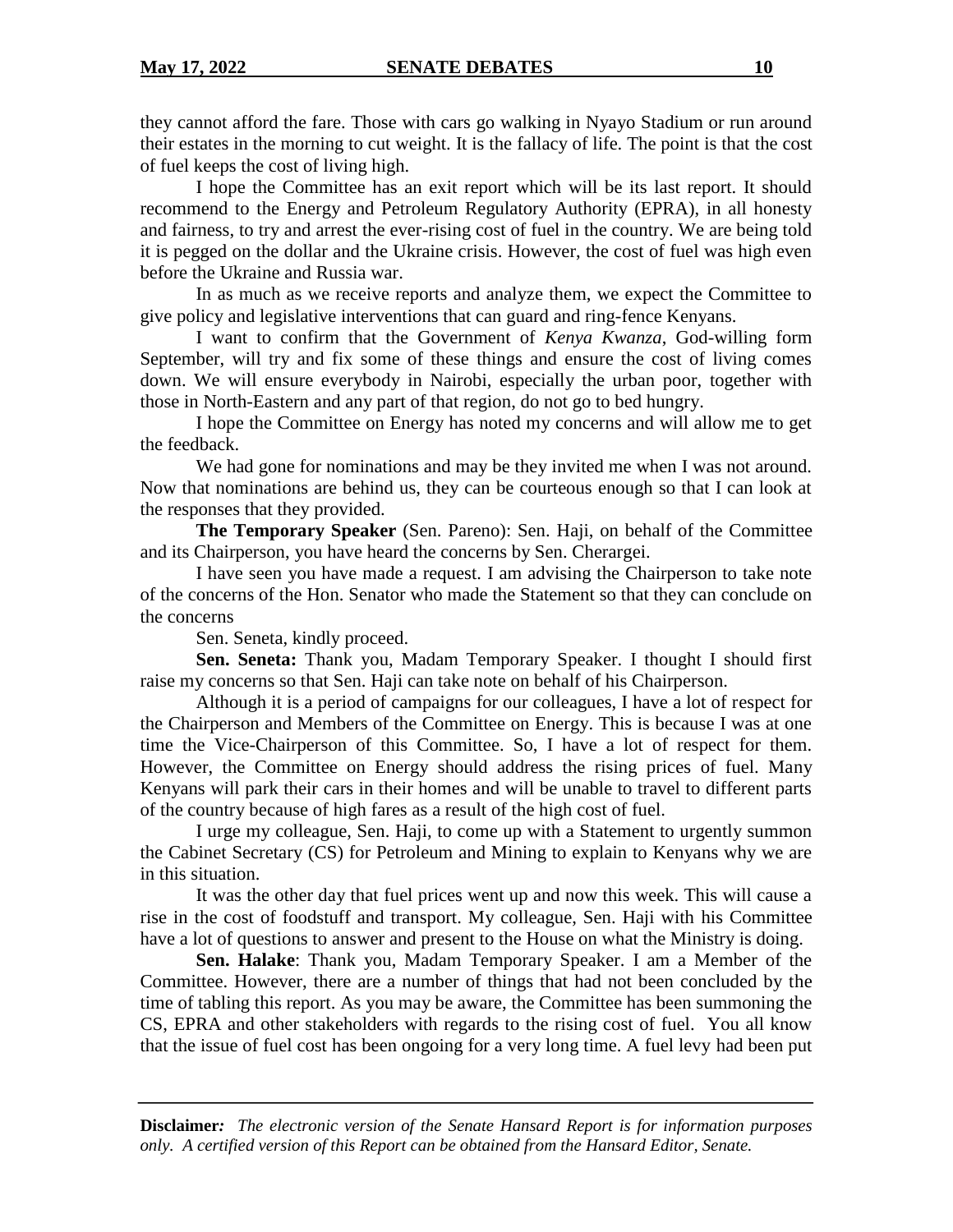in place to make sure that the market shocks are dealt with. As a Committee, we have been on it.

This new rise, that has become too much, has made us call the CS. A letter went out two weeks ago, but unfortunately, hon. Members were away. I am happy that Sen. Cherargei understands this. There was a physical meeting that was called, but we could not sit because of the constraints of time and other things that are going on.

On behalf of our Committee and the Chairperson, as a Member, we take responsibility for this. I assure the House that if the answers were not satisfactory, it is because the process is on-going. I know many Committees have had a number of delays because of the competing priorities. Therefore, we would like to assure Sen. Cherargei and other Members that have sought Statements from our Committee that we are on it.

We apologize for some of the delays and we will give you a comprehensive answer in the next few days. We are time bound and we realize that.

Madam Temporary Speaker, the one person I know is really keen on ensuring that Kenyans through Senators get satisfactory answers to their Statements is our Chairperson, the Vice-Chairperson and Sen. Haji who are here.

We had divided ourselves into *s*ub-committees to take care of some of these things. I assure the House that this is work that is going on. Please*,* bear with us and *g*ive us a little bit more time and we will be back to this House with satisfactory answers for you. I also have a question before the Committee that we are working on.

Madam Temporary Speaker, I would like to reassure you and Kenyans that we are on this and as soon as we able to sit physically, which is planned for this week*,* we will get back to you. I thank you.

**The Temporary Speaker** (Sen. Pareno): I think that answers Sen. Cherargei's and Sen. Seneta's concerns. We will expect to hear from the Committee.

Next, Sen. Kwamboka will read a statement on the activities of the Standing Committee National Security, Defence and Foreign Relation*s* on behalf of the Chairperson of that Committee.

# ACTIVITIES OF THE COMMITTEE ON NATIONAL SECURITY, DEFENCE AND FOREIGN RELATIONS

**Sen. Kwamboka**: Madam Temporary Speaker, allow me to read the Statement of the Standing Committee on National Security, Defence and Foreign Relations pursuant to Standing Order 51(1)(b) relating to the activities for the period from January to April 2022.

I rise pursuant Standing Order 51(b) to make a Statement on the activities of the Standing Committee on National Security, Defence and Foreign Relations for the period commencing  $1<sup>st</sup>$  January to  $31<sup>st</sup>$  March, 2022.

Madam Temporary Speaker, during the short period under review the Committee held a total of five sittings and dealt with two Petitions.

(1) The Committee considered and approved the Petition Report regarding the alleged murder of environmentalist and conservationist, Ms. Joanna Stutchburry, which was brought to the Senate by Sen. Halake on  $4<sup>th</sup>$  August, 2021 and was laid on the Senate,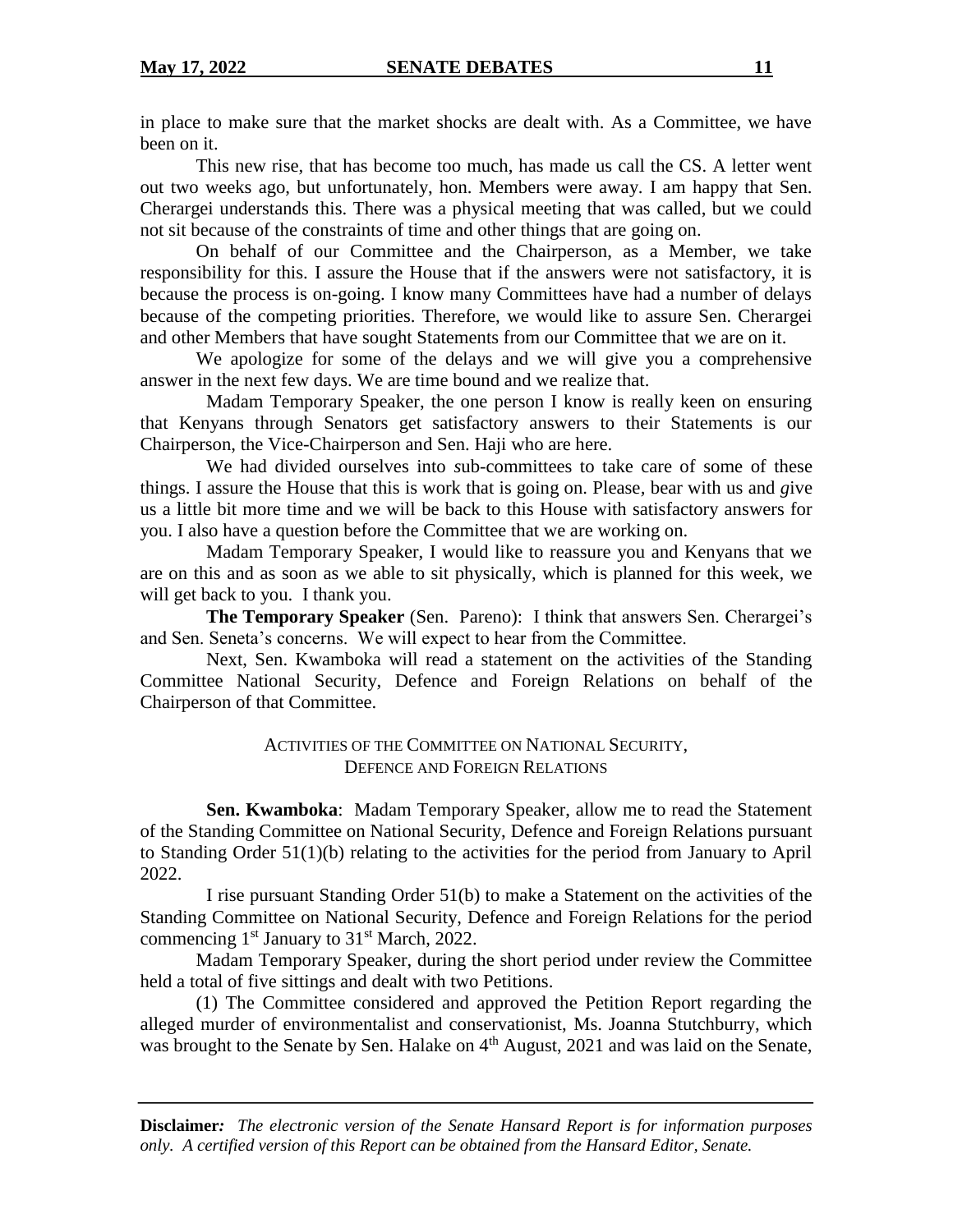on Thursday, 10th February, 2022. In the Report*,* the Committee made far*-*reaching recommendations regarding the murder including: -

(i) That the Inspector General (IG) of Police and *t*he Directorate of Criminal Investigations (DCI) investigates the individual*s* who were constructing a road through a protected riparian that is swampy area.

(ii) That the IG and DCI investigates whether the death of the conservationist was linked to opposition to the construction of the road through a protected riparian area and file a *r*eport with the Senate on the same.

(iii) That the Ministry of Lands and the National Lands Commission (NLC) revokes excision of parts of Kiambu Forest and reverts all the titles to Kiambu *F*orest.

(iv) That the DCI investigates all grants or dispositions of Kiambu forests to establish their propriety or legality and forward a *r*eport on the same before the lapse of this Parliaments life.

(v) That Parliament reviews the NLC mandate on all grants or disposition of public land to establish their propriety or legality.

Madam Temporary Speaker, the Committee considered and approved *the* Petition regarding the rising insecurity in Laikipia County on Thursday 24<sup>th</sup> February, 2022. The prayer by the Petitioners were: -

(i)A recommendation that there be immediate deployment of more security personnel to enforce law and order in Laikipia West Constituency.

(ii) A recommendation through its Report that there be recruitment of more National Police Reservist (NPR) officers who should be fully equipped and to which the Committee has addressed effectively and made its recommendations. The Report should be laid on the Table within the next two weeks.

(3) Madam Temporary Speaker, the Committee intends to carry out the following activities during the next quarter:

(i) Hold a meeting with the Cabinet Secretary (CS)*,* Ministry of Interior and Coordination of National Government to address the *l*egislative *b*usiness before the Committee including the following 10 Statements: -

(a) Statement sought by Sen. Kwamboka, CBS, regarding the state of police stations in the country.

(b) Statement sought by Sen. Kwamboka regarding the status of the inquest into the murder of Mrs. Margaret Wanjiru by a British Army Officer.

(c) Statement sought by Sen. Ngugi regarding the frequent fire incidents at Gikomba Market and the adverse effect of the fires on the micro-businesses.

(d)Statement sought by Sen. Wambua regarding the continued delay in the allocation of sub-county code to the Tharaka-Thagichu Sub-County in Kitui.

(e)Statement sought by Sen. Iman regarding the state of insecurity in Northern and Northern Eastern *c*ounties.

(f) Statement sought by Sen. Faki regarding the abductions, detention and forced disappearance*s* in Mombasa County and the country in general.

(g) Statement sought by Sen. Olekina regarding the influx of person of Asian origin into the country.

(h) Statement sought by Sen. (Dr.) Ali regarding the abductions and disappearance of citizens in Wajir County on Thursday*,* 10th February, 2022.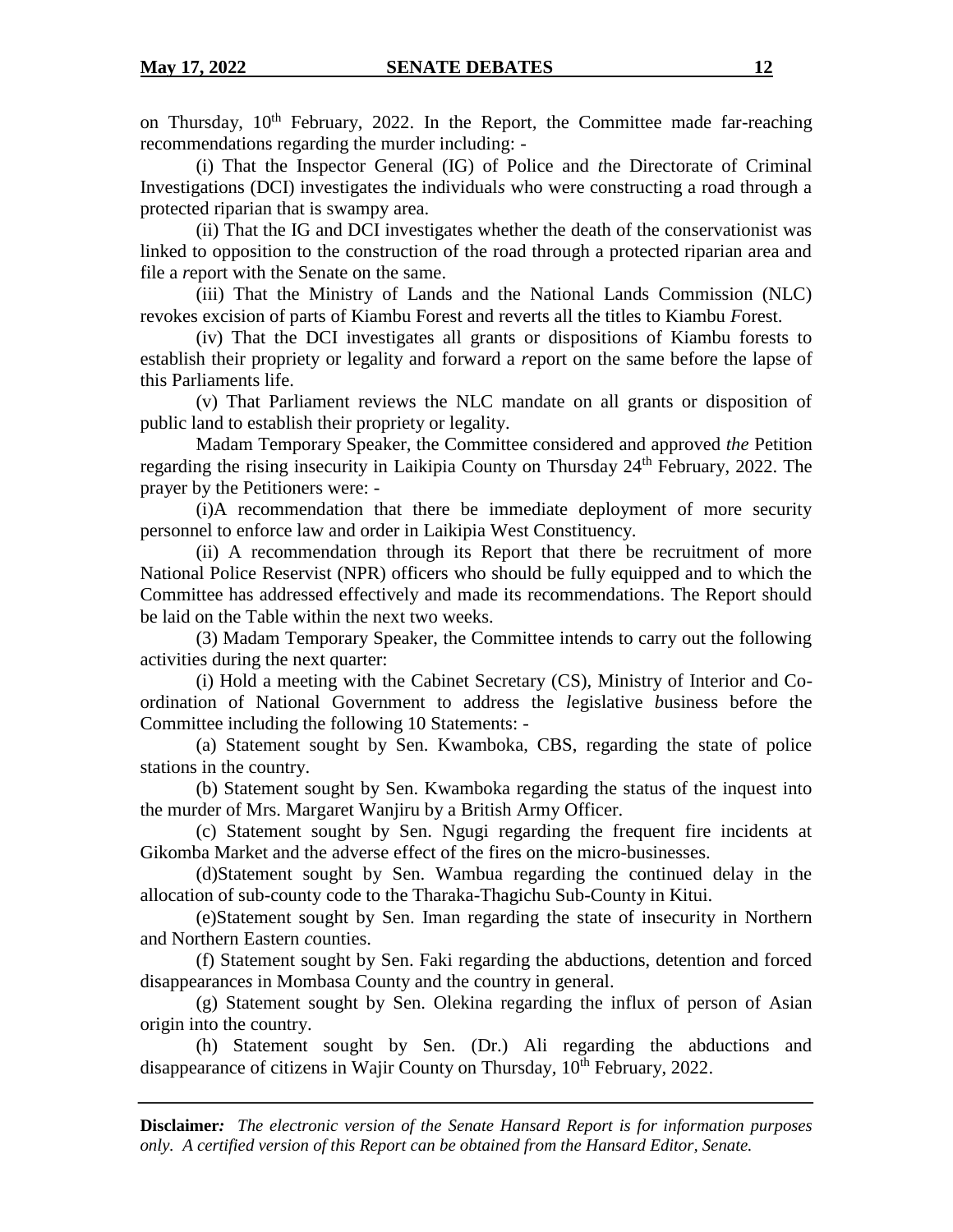(i) Statement sought by Sen. Sakaja, CBS, MP, regarding the arbitrary killings of innocent *boda boda* riders in Nairobi City County.

(j) Statement sought by Sen. Kihika, MP, regarding the fatal shooting of Mr. Simon by officers from the Kenya Coast Guard Services at Karagita Area in Naivasha.

I thank you, Madam Temporary Speaker.

**The Temporary Speaker** (Sen. Pareno): Let us have a few comments. I can see a request by Sen. Halake.

**Sen. Halake:** Madam Temporary Speaker, I would like to thank Sen. Kwamboka for presenting this. However, I am a bit disappointed with the Committee. If there is one committee whose work is urgent, which involves life and death, the rule of law and disintegration of our country should we not be on top of things, then it is this Committee.

I was sad when she read out the request I made to the Committee dated  $4<sup>th</sup>$ August, 2021. That was about murder of a conservationist. It does not really matter that she was a conservationist but it was about murder of one of our citizens. She was supposed to be safe.

Life is important. Many others were involved in the lives of the citizens we lost. If lives cannot cause urgency for us, what on earth would cause urgency for this House?

Madam Temporary Speaker, I was excited when I sought this Statement and the committee was supportive. They even reduced the time from 14 to seven days. I was proud that for the first time, a human life meant something.

When a Petition is brought to this House regarding a life lost, we treat it urgently. They reduced it to seven days. The HANSARD will bear me witness. The stakeholders that had logged in to that meeting were encouraged. Later on, they called me to say that the Senate is an amazing House and there was hope for them.

Today, many months later, it is now forming the next order of business, quite low in hierarchy because it is being read towards the end. After all the excitement, the citizens who were encouraged and proud of this House are a disappointed lot today. That does not augur well for us, especially when lives have been lost.

If a life gone does not even move us and create the urgency that this nation needs to act, what would? I am not saying any work or question is more important than the other, but there are some that are sacred. Life is sacred.

Madam Temporary Speaker, I would like you to press the Committee on National Security, Defence and Foreign Relations. To belong to the committee is a big privilege. Therefore, we expect more from Members of the Committee. Good positions must also have the commensurate responsibility even if that responsibility is heavy.

The Committee is an important one. I am looking for the right word. Today, I drove from Isiolo from 4.00 a.m. So, I am a bit lost for English words. I have been practising my mother tongue. If this House allowed me, I am sure the word would have come.

Madam Temporary Speaker, I am appealing to you because you are a lawyer and you know the importance of the rule of law. You are a human being and you understand the value of human life.

The Committee holds a sensitive portfolio and it must be responsible because of many deaths that have occurred. The conservationist's death gave us so much hope because the Committee itself reduced the time by half. However, many months later,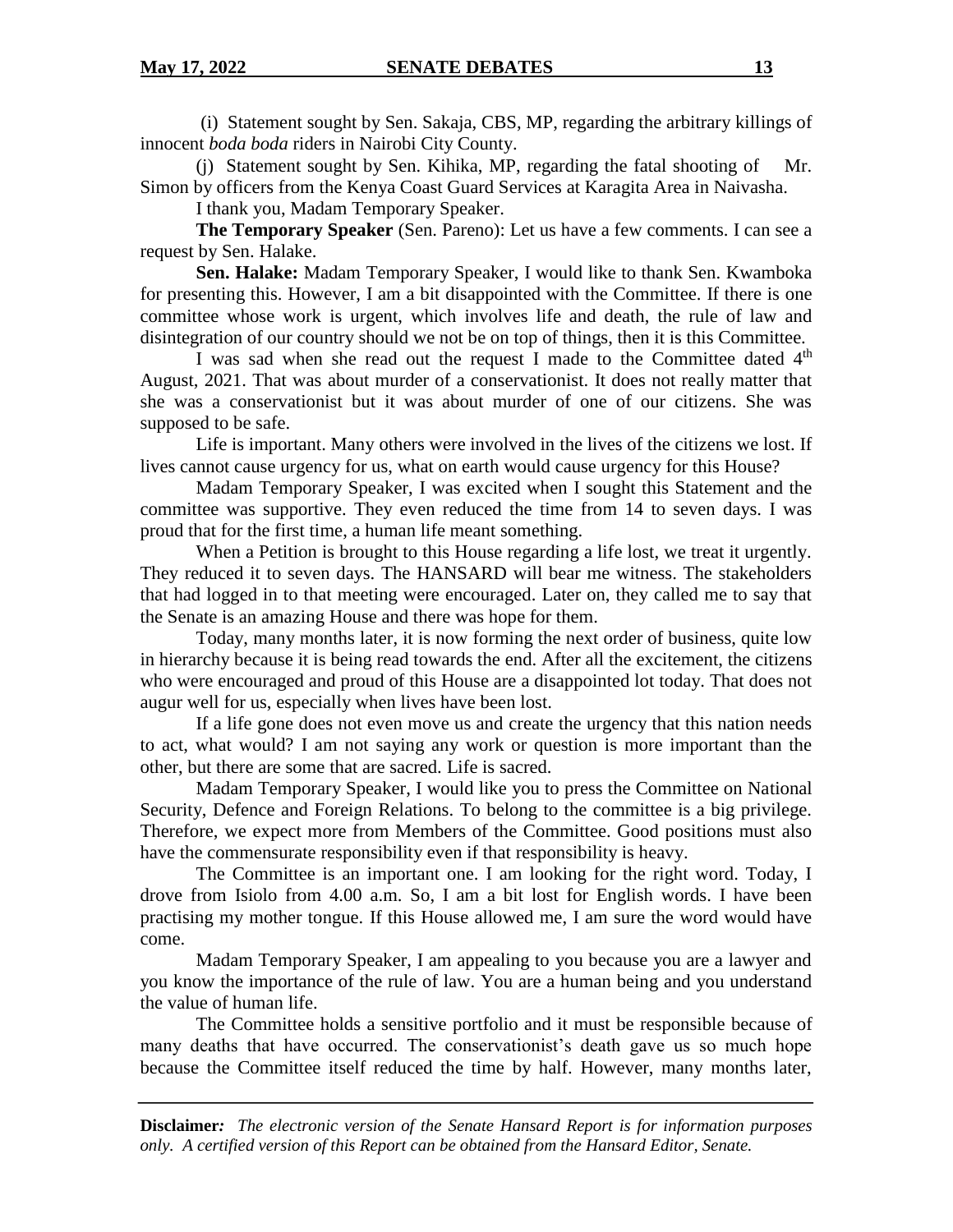nothing has been done. Can we be told what happened? Should we give up and continue to bury our dead or is this House going to do something?

Madam Temporary Speaker, I hope you will do something.

**The Temporary Speaker** (Sen. Pareno): Proceed, Sen. Cherargei.

**Sen. Cherargei:** Madam Temporary Speaker, I thank Sen. Kwamboka for bringing the Statement on behalf of an important committee. This is one of the important committees that should be working round the clock, considering that the issue of homeland or internal security is critical and important to our nation.

It happens every day. There are many issues that happen across the country that need to be addressed. In fact, Members of the Committee on National Security, Defence and Foreign Relations should be on call, just like doctors, because of many issues in the country.

The Senator has read an elaborate report. Unfortunately, the results are not impressive.

We used to have the late Sen. Haji, the father to Sen. A. Haji here, as the Chair. I do not know if the current Chair is Sen. Outa. Sen. Kwamboka is also a Member of the Committee. She is also in the House Leadership. So, she is also powerful in that Committee, and I thank her for bringing the report.

Since the Senator is here and she also sits on the Senate Business Committee (SBC) and the Liaison Committee, I request her to intervene on some of the issues like the killing of the conservationist which was brutal and shook the world. We expected the results.

When the Ministry of Interior and Coordination of National Government wants to arrest a politician like me, they do it quickly. However, when you tell them there are culprits somewhere, they will tell you there is no fuel. When they want to arrest a *chang'aa* brewer, there is fuel, but when they are told to do the right job, they do not. That should have been a direct intervention.

One thing I am happy about the Statement is the state of police stations across the country. That is an important Statement. Most of the police stations in the country are now being built using the National Government-Constituencies Development Fund (NG-CDF). Others that were built during the colonial period are in a pathetic state.

This Statement should have been dealt with. Sen. Kwamboka should not have brought it as a Statement because she is the owner. She should have brought it as a Petition so that we have a report.

**The Temporary Speaker** (Sen. Pareno): Order, Senator. These are Statements that are being made on behalf of the committees. She made it on behalf of the Chairperson of the Committee on National Security, Defence and Foreign Relations.

**Sen. Cherargei:** Madam Temporary Speaker, the reason I am saying so is because Sen. Kwamboka is the one who requested for the Statement on the state of the police stations across the country. She is the conveyor of the message but she is one of those who requested for Statements. I wanted to request her to change it into a petition, so that we do a comprehensive report.

After nominations, when I was arrested in my private abode and brought to Nairobi, I had the privilege of lodging in Capitol Hill Police Station. It was built through Corporate Social Responsibility (CSR) but there are no proper facilities.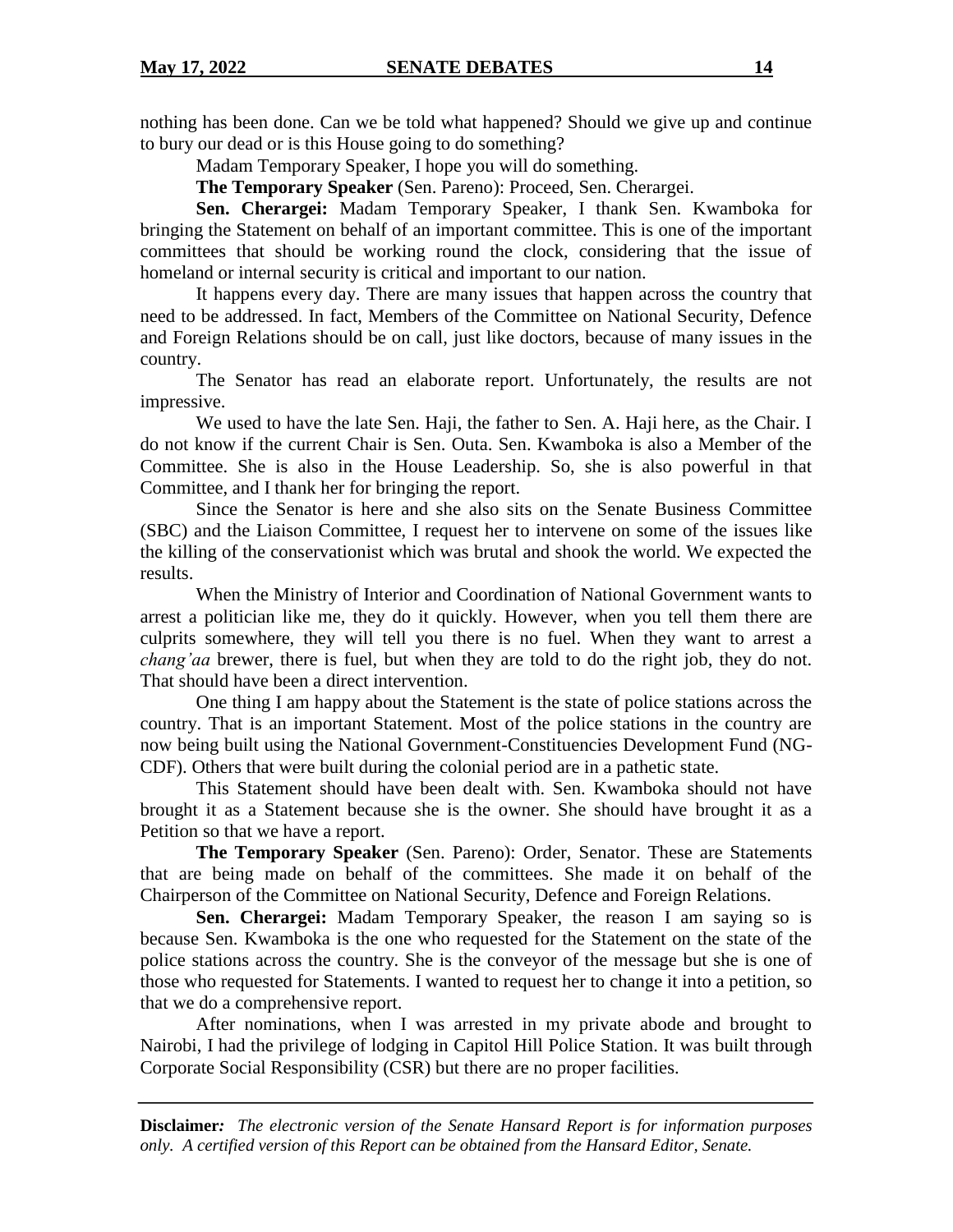Courtesy of the state, the court decided I should also lodge at Gigiri Police Station between Friday and Tuesday and the state of that police station is worrying. We need to do something.

When you go to the ablution blocks that remandees are supposed to use--- There is need to renovate our police stations across the country.

Madam Temporary Speaker, the furniture and buildings are in a pathetic state. Most of the police stations in Kenya, especially here in Nairobi, should be condemned by public health authorities because they were built many years back.

I think this was a brilliant Statement by Sen. Kwamboka that should have assisted us once and for all and improved the working conditions of our police officers. You can imagine if we were coming to the Senate and there was no good working environment such as good sitting. It is discouraging.

The problem in those police stations is not only for the police officers who work from there tirelessly to protect our country but also for us who are regular guests there.

I am not saying that while we are arrested we should be given special treatment, but let the treatment be humane in some way. I do not want to say I enjoyed my five days stay in the police station but we should do something about the police stations that we have.

When I was Chair of the Justice and Legal Affairs Committee (JLAC), we did something on forced disappearances, state abductions and extra judicial killings. These issues are prevalent in the coast region and Nairobi. Sen. Kwamboka comes from this city, she will tell you and she knows that there are always people who are killed in unclear circumstances. I saw somebody who was shot dead in Mirema, Nairobi.

In fact, it is an offence to be young in this city. There are three police vehicles and few rogue criminal officers within the service that go around killing young people in this city. They must be brought to book. No Kenyan should lose their lives under any account unless through the legal process.

Nairobi City has borne the brunt and mostly the young people like some of us. When you go to coast and even the North Eastern parts of this country, there are many families without their sons and husbands. There are purported State abductions, extra judicial killings and forced disappearances.

We remember the bodies recovered in River Nzoia and also the Tsavo story. We need the United Nations (UN) to investigate these forced disappearances. They should send a special rapporteur to Kenya. I think this issue is beyond the Committee. This is because the Committee cannot call the Minister of Interior and Coordination of national Government and the Inspector-General of Police and ask them to produce police officers who participate in forced disappearances and extra judicial killings. We need an independent oversight body such as the UN.

There are so many young people who are being killed by rogue police officers in this city and even in Mombasa, North Eastern and many other places. A similar situation is happening even in Kisumu. In fact, there is a saying within the police force that, "when we arrest them they will be released by court. So let us "deal" with them." We must stop that mentality. No person should lose their lives on account of being young or poor.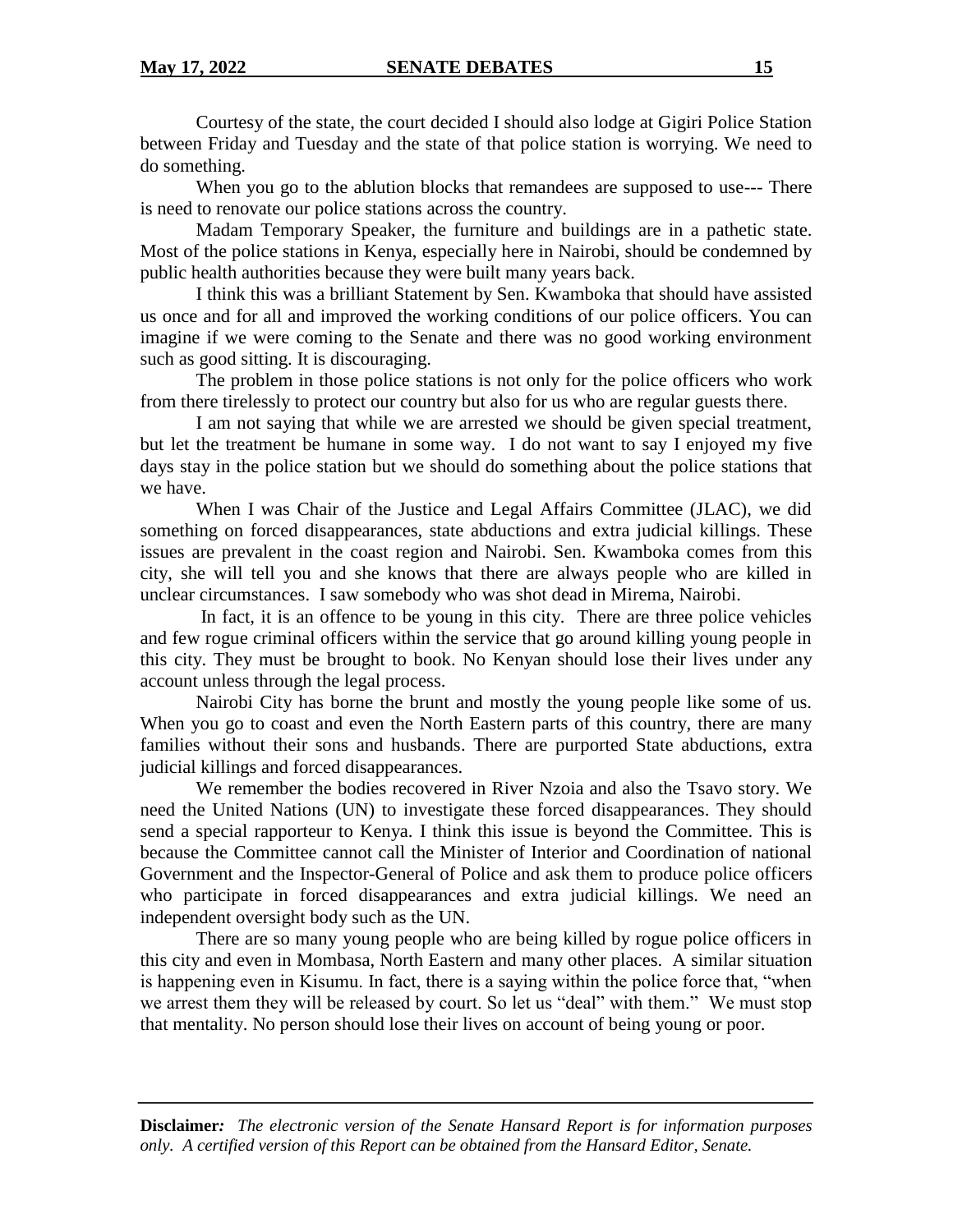I am happy that when I was the Chairperson at JLAC we really worked hard to produce a report on forced disappearances. When I went to Kwale, we had a hearing of many widows and I was shocked.

Imagine being a widow at the age of 25, 26 or 30 years, after your husband is killed in unexplained circumstances. Who will take care of these widows that we are leaving behind after their husbands are killed? It is unfair to them and to their children.

I want the Committee of National Security, Defence and Foreign Relations to take note and come up with proposals. In fact, any person who kills another Kenyan must suffer capital punishment through a legal process as a deterrent.

Finally, is on police salaries and remuneration. Although, this matter ended up in court, some police officers in the service and out of their industrious nature when they were on leave or off duty had gone to school to acquire diplomas and degrees, including masters.

I have met police officers who have doctorate degrees. I saw when they were recruiting the other day they said "D" was their material which is okay. We understand the reason but there are police officers who have worked hard and got more papers. The National Police Service had given them better salaries, emoluments and allowances.

The other day the Inspector-General of Police decided to remove all those extra allowances that had already been awarded. Some of them had already taken loans. For us we take mortgage here. You can imagine if you have taken a mortgage and the employer, the Parliamentary Service Commission tells you that your salary will be halved.

You can imagine the torment and the agony that many police officers undergo when the extra increment they had received because of their academic qualifications is removed. However, we are not saying that police officer should also not be learned.

Madam Temporary Speaker, you are learned in this profession; the senior most. You remember the time when most State Counsels were Inspectors of police and most of the cases by the State were lost on technicalities. We need police officers who are also well learned and competent to allow the police to function properly.

Therefore, I want to ask the Committee of National Security to relook at the issues of salaries, remunerations, allowances and uniform. The uniforms police are wearing now are like an outfit of some political coalition in this country. So, whenever we are in a political rally we always wonder are these members of your political formation or police officers.

We will need to protest on the issue of police uniform and it must be looked into. I know Sen. Kwamboka would be happy because whenever they are in a rally and they see the blue uniform of the police she might imagine that they are their supporters yet they are police officers. As you know, her political party normally wears that colour.

**The Temporary Speaker** (Sen. Pareno): Definitely, the colours of our forces are very distinct and they cannot look like the colours of our political parties in as much as they are also good.

I do not see any more requests on this one. We move to Chairperson Committee on Roads and Transportation. I am informed that the Chairperson is not there or even a member to represent. That one is deferred.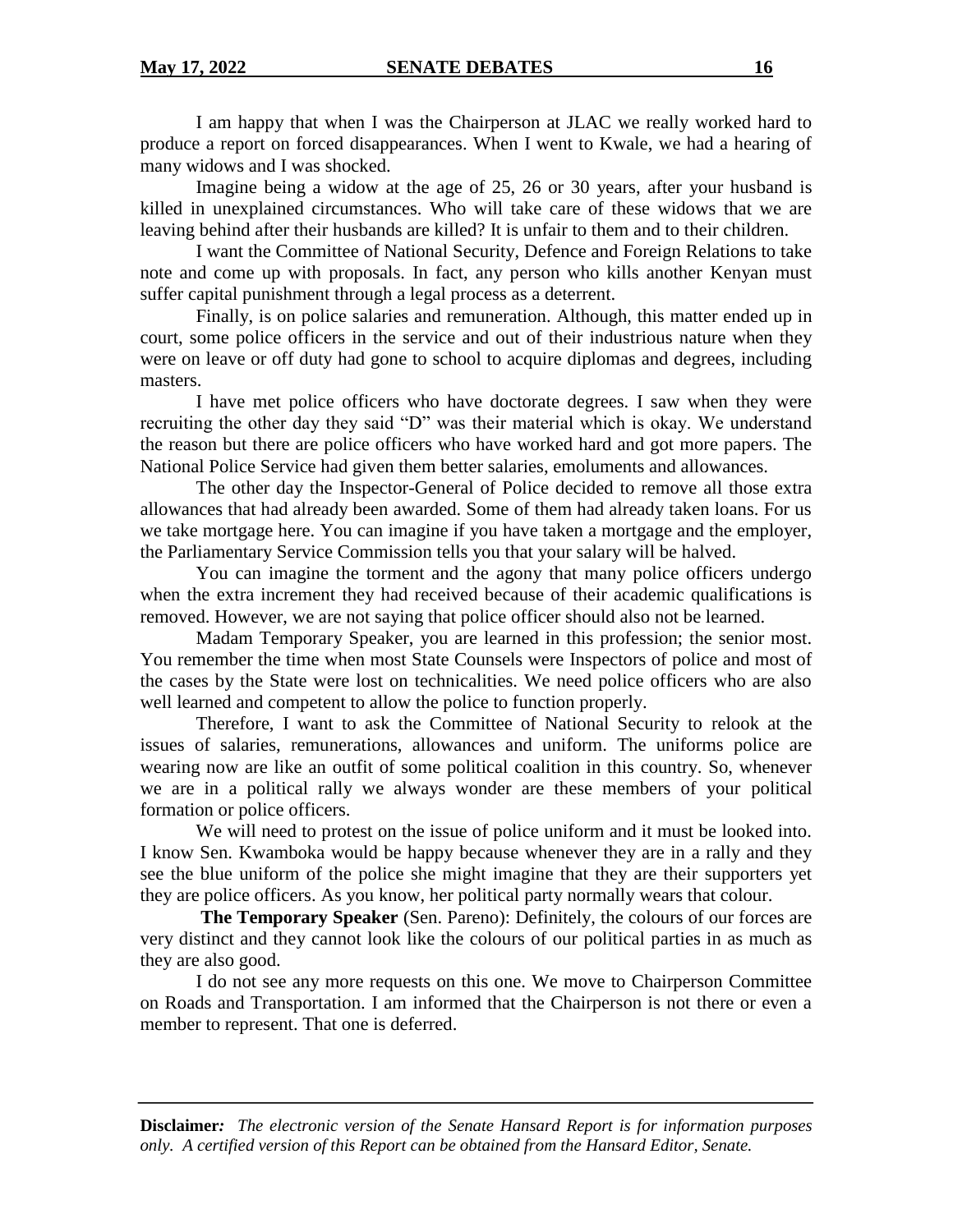## *(Statement deferred)*

We move to the Statement by the Chairperson, Sessional Committee on Public Accounts and Investments (CPAIC). I am informed that this Statement is to be made by Sen. Cherargei on behalf of the Chair.

# ACTIVITIES OF THE COMMITTEE ON COUNTY PUBLIC ACCOUNTS AND INVESTMENTS

**Sen. Cherargei:** Madam Temporary Speaker, on behalf of the Chairperson, Sen. (Dr.) Ochillo-Ayacko and on behalf of the Members, allow me to make the following Statement relating to the activities of CPAIC.

I rise pursuant to Standing Order No.51 (1) (b) to make a Statement for the period commencing 1st February, 2022 to May, 2022.

Following the re-constitution of its Membership on Wednesday,  $23<sup>rd</sup>$  February, 2022, the Committee convened its first sitting on Thursday, 24<sup>th</sup> February, 2022 and elected Sen. (Dr.) Ochillo Ayacko, EGH, MP and Sen. (Eng.) Hargura Godana, MP as the Chairperson and Vice Chairpersons respectively.

Madam Temporary Speaker, I wish to provide details of the Committee activities as follows –

During the period under review, the Committee held 16 sittings. It developed a rigorous work plan to interrogate both county executives and county assemblies.

As you are aware, the county assemblies never used to appear before the Senate County Public Accounts and Investments Committee (CPAIC), but now they have to. Hence published in the dailies schedules of appearances for the County Executives and Assemblies for the months of March, April and May, 2022.

The Committee resolved to have meetings on Monday morning and afternoon and Tuesday morning because of the afternoon plenary sessions that we have.

During the period under review, the Committee held meetings with eight governors to consider the Auditor-General's Report for the Financial Year 2019/2020 for county executives. As you are aware, that is the Financial Year that we are considering at the moment. The one that will follow is Financial Year 2020/2021 then 2021/2022. However, we believe that will be taken over by the next Senate.

During the period under review, the Committee has considered, prepared and is awaiting adoption of 13 reports for the following County Executives for the Financial Year 2018/2019.

These are: Nyeri, Tharaka Nithi, Kitui, Lamu, Siaya, Murang'a, Busia, Meru, Nyamira, Turkana, Makueni, Bungoma and Elgeyo-Marakwet counties.

Madam Temporary Speaker in the months of February and March, 2022, the Committee undertook county visits to the counties of Narok, Bomet and Vihiga to inspect projects that had been queried by the Auditor- General.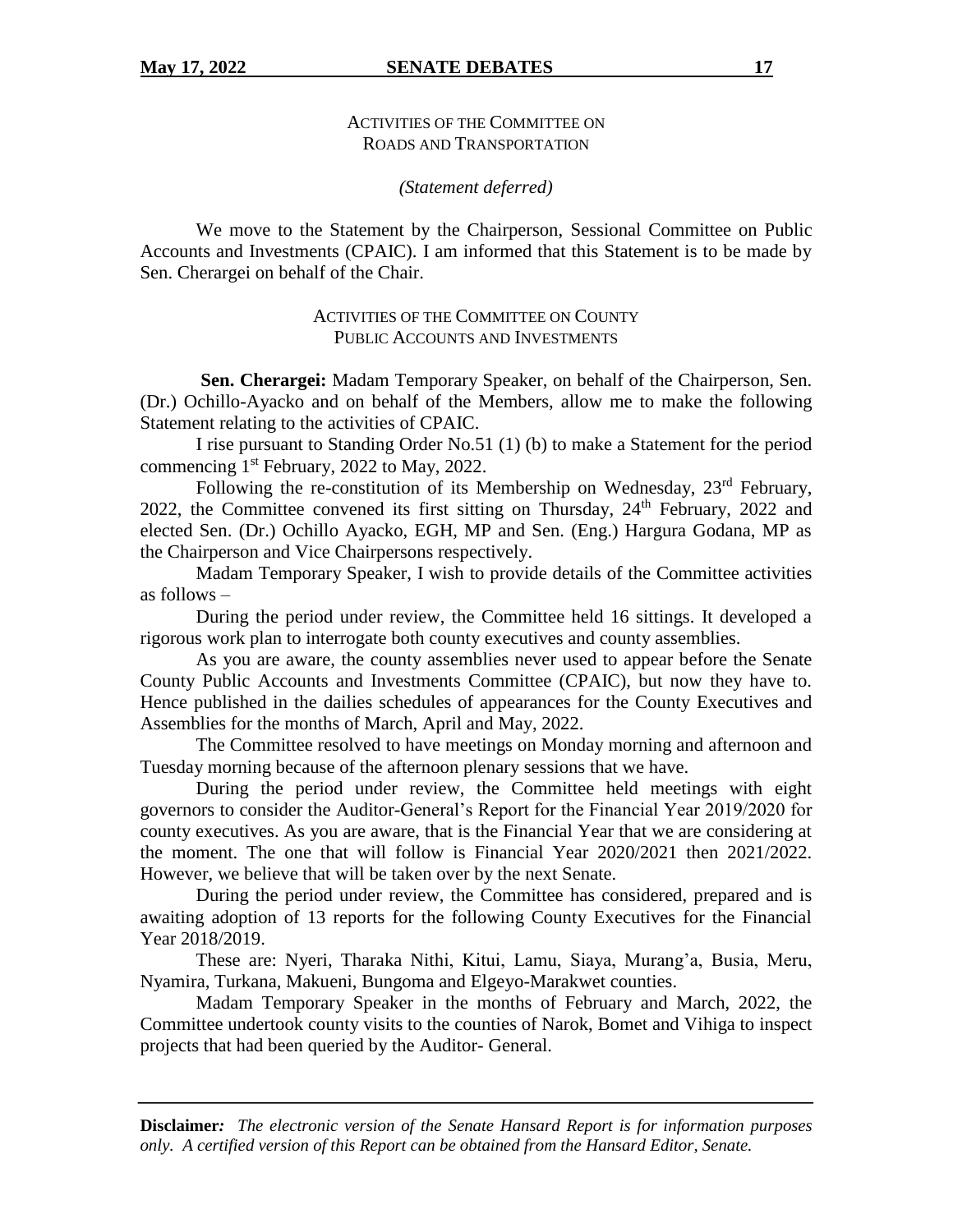What it means is that when the governors appear before the Committee, there are some projects that the auditor sometimes feels that the Committee must visit to ascertain its status and its progress in terms of various county development projects. It is not only about the audit of books, it is also important to audit projects. That is why you normally see the Committee visit various counties led by our Chairman on various occasions. This is to ensure that *wananchi* do not feel that we only invite governors to Senate to answer questions, but when you go to the ground, things are different.

Regarding upcoming activities, the Committee is scheduled to continue with the consideration of the Auditor-General's Reports for the Financial Year 2019/2020 for the county executives and county assemblies.

Further, the Committee intends to hold some of its sittings in Mombasa County this happened last week - to meet with County Executives of Mombasa, Kilifi and Kwale and County Assemblies of Kilifi, Mombasa, Kwale and Taita Taveta. It has come to the notice of the House that during this weekend from Thursday, those issues have been dispensed with - those respective county executives and county assemblies.

The Committee also resolved to inspect projects in these counties that it had dispensed with. We had the opportunity of visiting Kwale County to ascertain and look at the projects that are there, particularly intensive projects that had been queried by the Auditor-General.

This is the report of the Senate Sessional Committee on the County Public Accounts and Investments Committee, pursuant to the Standing Orders. It is worth to note that whenever respective county assemblies and county executives appear before this Sessional Committee, we invite that respective Senator to participate in the rigorous process.

I want to assure you, on behalf of the Committee Members and the Chairman, we know that one of the primary calls of the Senate is oversight. One of the tools we have is to use the Auditor-General to query on the prudent use of the monies and resources that have been allocated to counties.

I want to assure the nation and *wananchi* at large that whenever they hear that money has been dispensed to their counties, they should relax because when that money is allocated to a county, like Kajiado, as a Senate, we will call the governor to account for it and even visit Kajiado County and other 47 counties to ascertain the status of those projects; whether they are in use for the benefit of the public.

The Senate being the primary oversight, we will endeavor as the Committee that has been tasked with this huge task to ensure that public money is used in the right way and devolution continues to flourish in our country.

Thank you.

**The Temporary Speaker** (Sen. Pareno): There are no reactions to this Statement.

Hon. Senators, Order Nos. 8, 9, 10, 11, 12, 13, 14, 15, 16, 17, 18, 19, 20, 21, 22, 23, 24, 25, 26,2 7 to 28, are Divisions or Committee of the Whole. Order Nos. 29, 30, 31 are also Committees of the Whole. We cannot process them for today. All those Orders are deferred to another date.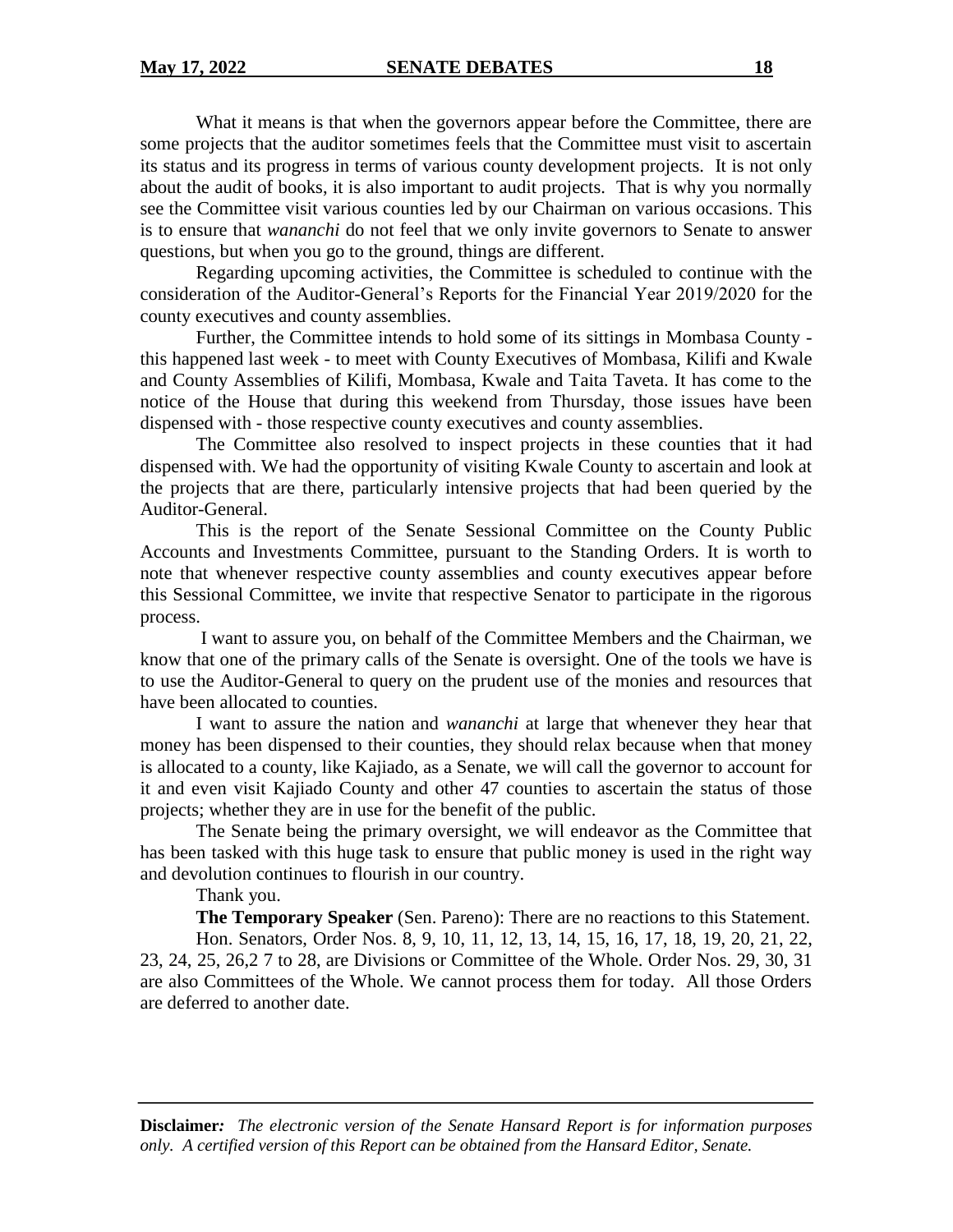## **BILLS**

#### *Second Reading*

THE COUNTY ALLOCATION OF REVENUE BILL (SENATE BILLS NO. 1 OF 2022)

*(Bill deferred)*

*Second Reading*

THE LANDLORD AND TENANT BILL (NATIONAL ASSEMBLY BILL NO. 3 OF 2021)

*(Bill deferred)*

*Second Reading*

THE PERSONS WITH DISABILITIES (AMENDMENT) BILL (SENATE BILLS NO. 29 OF 2020)

> *(Bill deferred) Second Reading*

THE ELECTION CAMPAIGN FINANCING (AMENDMENT) BILL (SENATE BILLS NO.51 OF 2021)

*(Bill deferred)*

*Second Reading*

THE EMPLOYMENT (AMENDMENT) BILL (SENATE BILLS NO. 54 OF 2021)

*(Bill deferred)*

*Second Reading*

THE COTTON INDUSTRY DEVELOPMENT BILL (SENATE BILLS NO. 55 OF 2021)

*(Bill deferred)*

*Second Reading*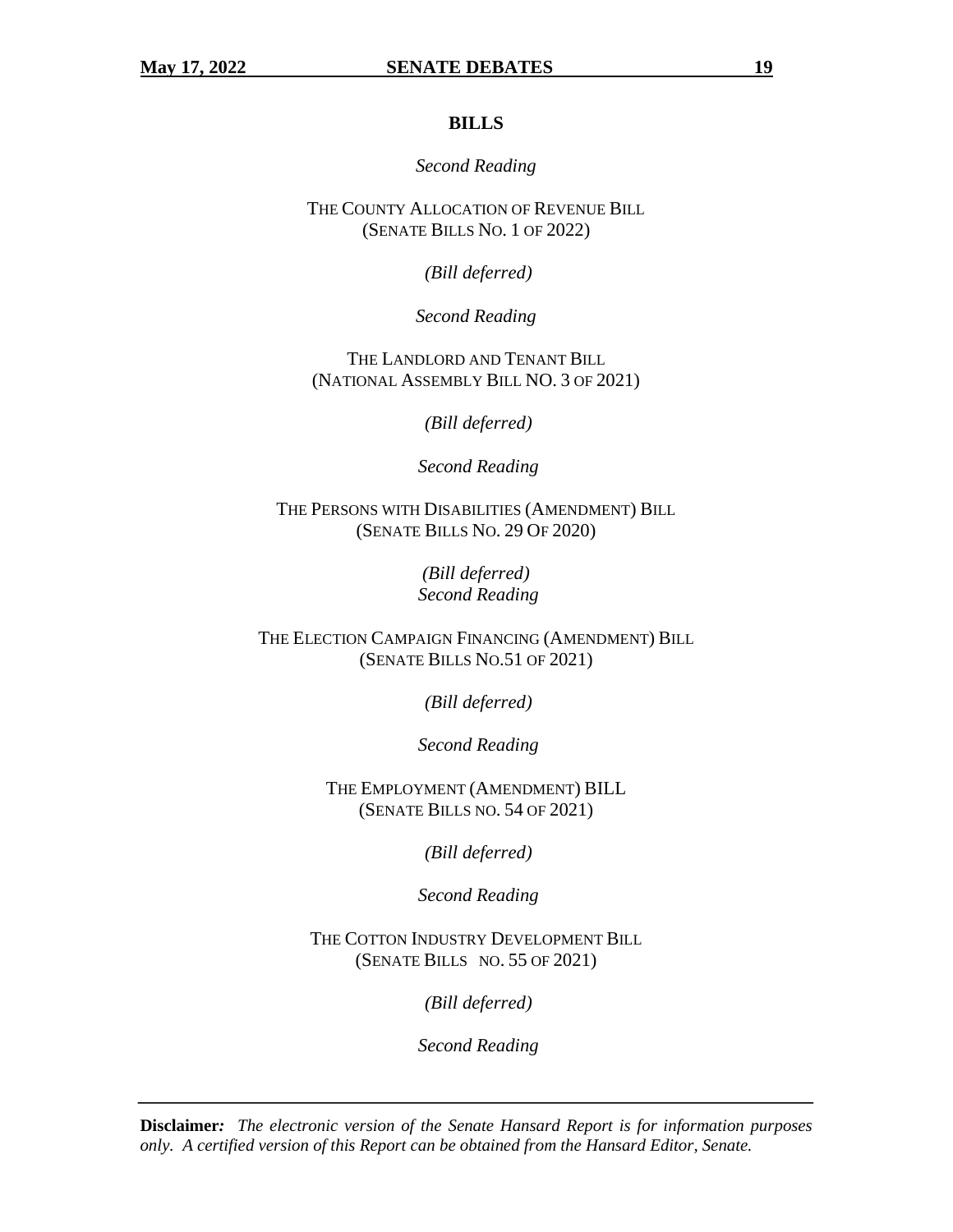THE SUGAR BILL (NATIONAL ASSEMBLY BILLS NO. 68 OF 2019)

*(Bill deferred)*

*Second Reading*

THE PUBLIC PROCUREMENT AND ASSET DISPOSAL (AMENDMENT) BILL (NATIONAL ASSEMBLY BILLS NO. 32 OF 2021)

*(Bill deferred)*

*Second Reading*

THE SACCO SOCIETIES (AMENDMENT) BILL (NATIONAL ASSEMBLY BILLS NO. 55 OF 2021)

*(Bill deferred)*

*Second Reading*

THE SUSTAINABLE WASTE MANAGEMENT BILL (NATIONAL ASSEMBLY BILLS NO. 22 OF 2021) *(Bill deferred)*

*Second Reading*

THE NATIONAL COHESION AND PEACE BUILDING BILL (SENATE BILLS NO. 19 OF 2021)

*(Bill deferred)*

*Second Reading*

THE COUNTY E-HEALTH BILL (SENATE BILLS NO. 39 OF 2021)

*(Bill deferred)*

# **MOTIONS**

ADOPTION OF AUDIT REPORTS FOR COUNTY EXECUTIVES FOR FYS 2018/2019, 2016/2017, AND 2017/2018 (VOLUMES I, II AND III)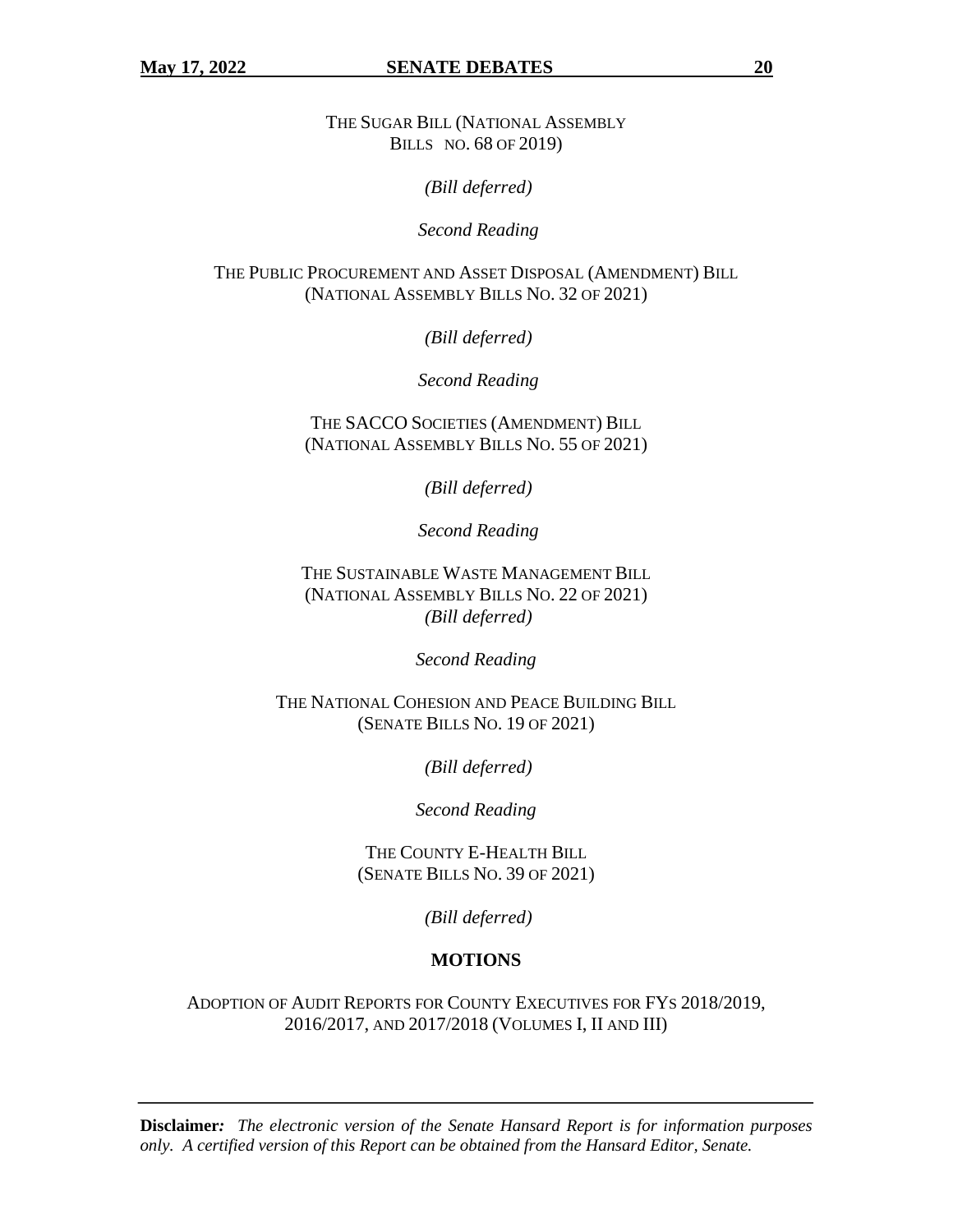THAT, the Senate adopts the Report of the Sessional Committee on County Public Accounts and Investments on consideration of the Reports by the Auditor General on the Financial Statements of the following County Executives for the Financial Year 2018/2019- Embu; Homa-Bay; Kericho; Kilifi; Kirinyaga; Kisii; Kwale; Machakos; Mombasa; Nandi; Baringo; Bomet; Garissa; Kajiado; and West Pokot as contained in Volume 1 of the Report and the following County Executives- Isiolo; Kakamega; Kisumu; Laikipia; Mandera; Marsabit; Nakuru; Narok; Nyandarua; Samburu; Taita Taveta; Trans-Nzoia; Uasin- Gishu; Vihiga; and Wajir, as contained in Volume 2 of the Report, Laid on the Table of the Senate on Thursday 2<sup>nd</sup> December, 2021.

# *(Motion deferred)*

# ADOPTION OF THE SPECIAL AUDIT REPORT ON UTILIZATION OF COVID FUNDS BY 28 COUNTY GOVERNMENTS

THAT, the Senate adopts the Report of the Standing Committee on Health on the special audit report on utilization of COVID-19 funds by twenty-eight (28) county governments, laid on the Table of the Senate on Wednesday, 9th February, 2022.

*(Motion deferred)*

# **COMMITTEE OF THE WHOLE**

THE INTERGOVERNMENTAL RELATIONS (AMENDMENT) BILL (SENATE BILLS NO. 37 OF 2021)

*(Committee of the Whole deferred)*

# **COMMITTEE OF THE WHOLE**

THE LAW OF SUCCESSION (AMENDMENT) BILL, (SENATE BILLS NO. 15 OF 2021)

*(Committee of the Whole deferred)*

# **COMMITTEE OF THE WHOLE**

THE PRESERVATION OF HUMAN DIGNITY AND PROTECTION OF ECONOMIC AND SOCIAL RIGHTS BILL (SENATE BILLS NO. 21 OF 2021)

*(Committee of the Whole deferred)*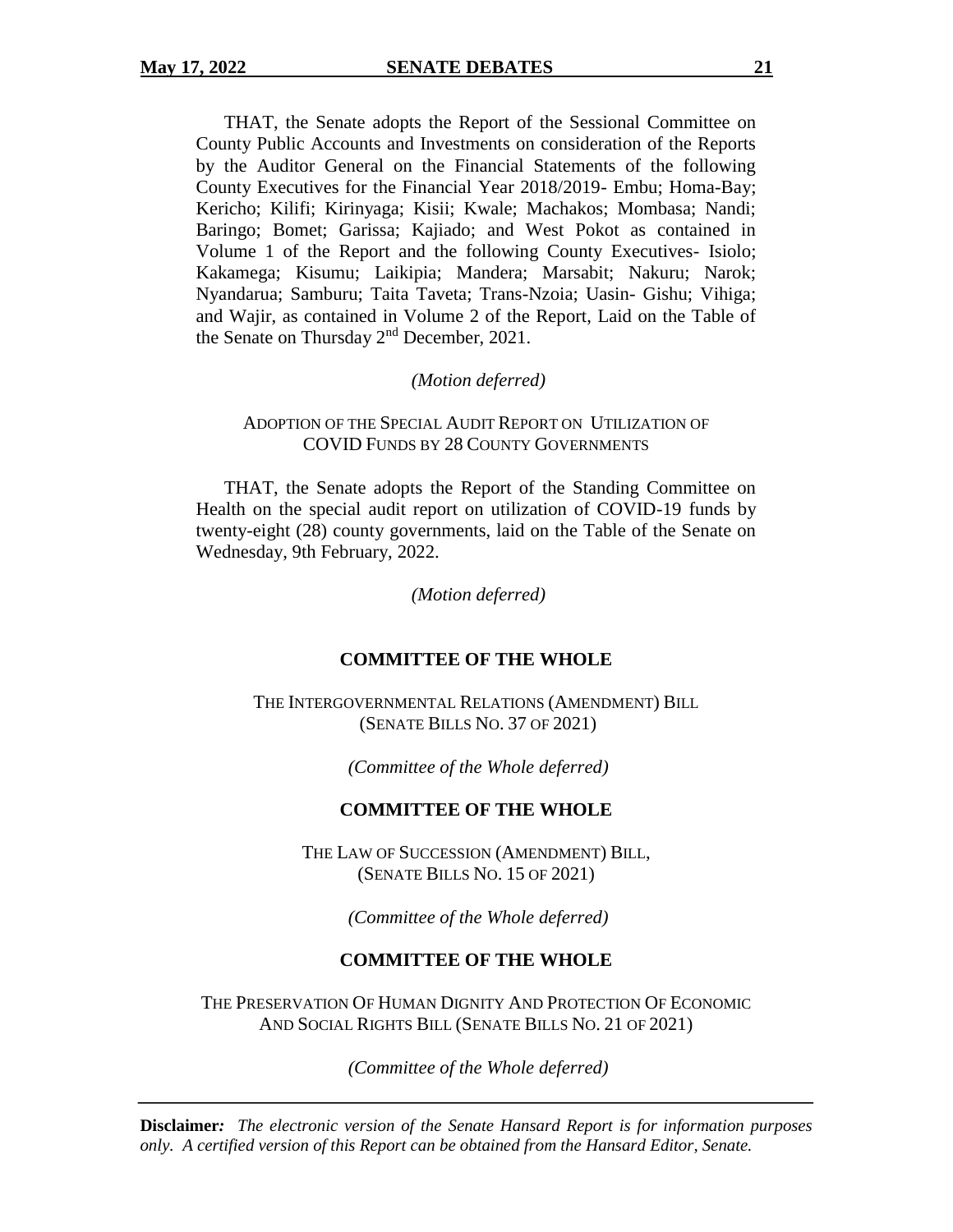#### **COMMITTEE OF THE WHOLE**

THE LIFESTYLE AUDIT BILL (SENATE BILLS NO. 36 OF 2021)

*(Committee of the Whole deferred)*

# **COMMITTEE OF THE WHOLE**

THE SPECIAL NEEDS EDUCATION BILL (SENATE BILLS NO. 44 OF 2021)

*(Committee of the Whole deferred)*

#### **COMMITTEE OF THE WHOLE**

THE MENTAL HEALTH (AMENDMENT) BILL (SENATE BILLS NO. 28 OF 2020)

*(Committee of the Whole deferred)*

# **COMMITTEE OF THE WHOLE**

THE IRRIGATION (AMENDMENT) BILL (NATIONAL ASSEMBLY BILLS NO. 12 OF 2021) *(Committee of the Whole deferred)*

#### **COMMITTEE OF THE WHOLE**

THE COUNTY ALLOCATION OF REVENUE BILL (SENATE BILLS NO.1 OF 2022)

*(Committee of the Whole deferred)*

#### **COMMITTEE OF THE WHOLE**

THE ELECTIONS (AMENDMENT) (NO.3) BILL (SENATE BILLS NO.48 OF 2021)

*(Committee of the Whole deferred)*

# **COMMITTEE OF THE WHOLE**

THE KENYA MEDICAL SUPPLIES AUTHORITY (AMENDMENT) BILL (SENATE BILLS NO. 53 OF 2021)